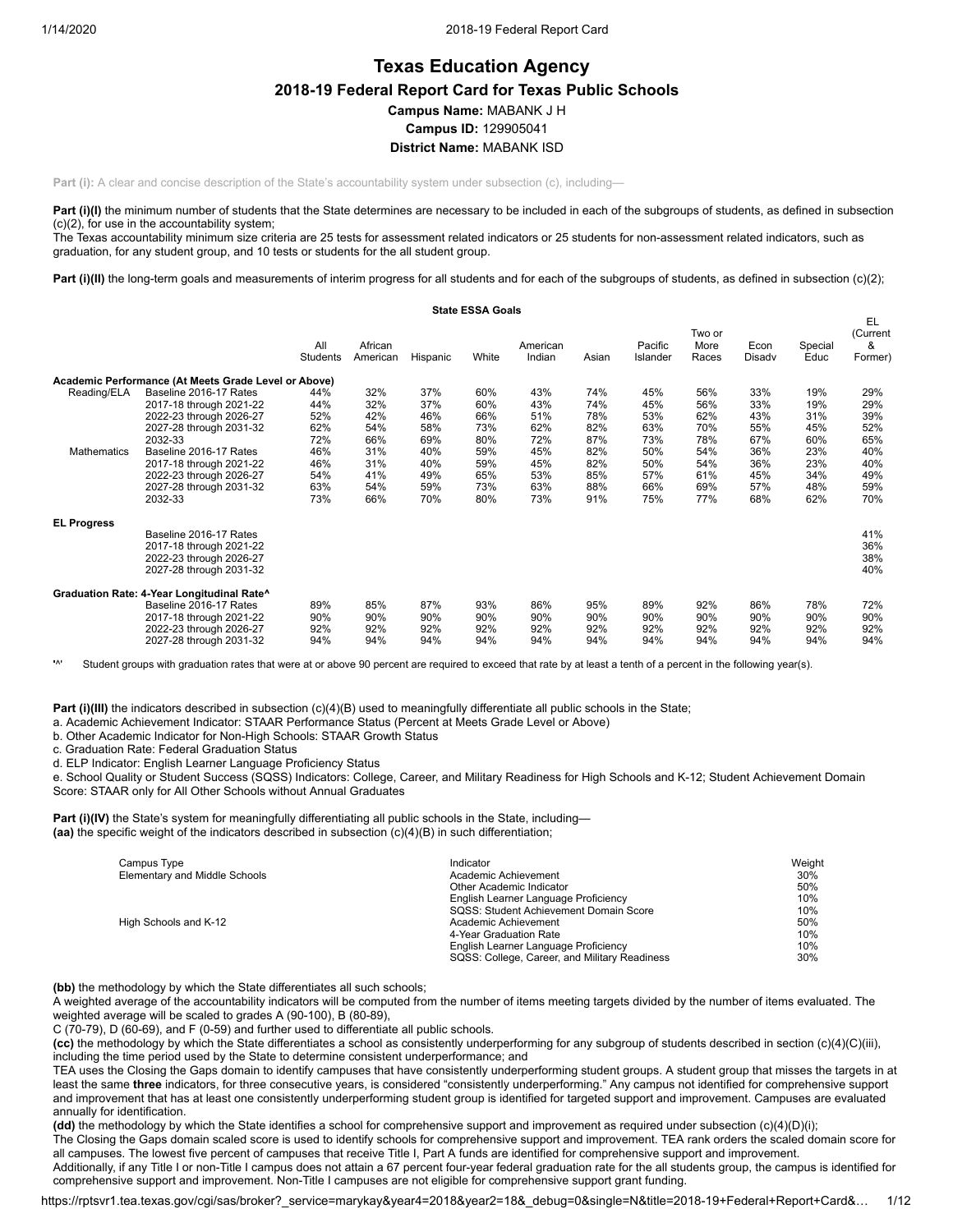Any Title I campus identified for targeted support and improvement for three consecutive years for the same student group(s) is identified for comprehensive support and improvement the following school year.

**Part (i)(V)** the number and names of all public schools in the State identified by the State for comprehensive support and improvement under subsection (c)(4)(D) (i) or implementing targeted support and improvement plans under subsection  $(d)(2)$ ; and

[Comprehensive](https://tea.texas.gov/sites/default/files/comprehensive_support_2019.xlsx) Support and [Improvement](https://tea.texas.gov/sites/default/files/target_support_2019.xlsx) Schools, Targeted Support and Improvement Schools and [Additional](https://tea.texas.gov/sites/default/files/additional_targeted_support_2019.xlsx) Targeted Support Schools list those campuses that have been identified for comprehensive support and improvement, targeted support and improvement and additional targeted support based on performance in the Closing the Gaps domain (Excel file).

Part (i)(VI) the exit criteria established by the State as required under clause (i) of subsection (d)(3)(A), including the length of years established under clause (i) (II) of such subsection.

Campuses that do not rank in the bottom five percent of the Closing the Gaps domain for two consecutive years and have increased a letter grade (for example, from F to D or from D to C) on the Closing the Gaps domain are considered as having successfully exited comprehensive support and improvement status.Campuses identified as comprehensive support and improvement based solely on a graduation rate below 67 percent must have a four-year federal

graduation rate of at least 67 percent for two consecutive years to exit comprehensive support and improvement status.

To exit additional targeted support status, the student group(s) that triggered the additional targeted support status must meet the targets for the Academic Achievement component in both reading and mathematics.

## Part (ii): Student Achievement by Proficiency Level

This section provides information on student achievement on the STAAR (State of Texas Assessments of Academic Readiness) performance for mathematics, reading/ELA, and science by grade level and proficiency level for the 2018-19 school year. These results include all students tested, regardless of whether they were in the accountability subset. (CWD: children with disability; CWOD: children without disability; EL: English learner)

|                                                                    |                        |     |     |         | Afr     |      |                          | Amer |  | Two<br>or<br>Pac More Econ |      | Non<br>Econ |                          |                |                |         |                          |                                                                                                                                    | Foster |         |
|--------------------------------------------------------------------|------------------------|-----|-----|---------|---------|------|--------------------------|------|--|----------------------------|------|-------------|--------------------------|----------------|----------------|---------|--------------------------|------------------------------------------------------------------------------------------------------------------------------------|--------|---------|
|                                                                    |                        |     |     |         |         |      |                          |      |  |                            |      |             |                          |                |                |         |                          | State District Campus Amer Hispanic White Ind Asian Isl Races Disadv Disadv CWD CWOD EL Male Female Migrant Homeless Care Military |        |         |
| <b>STAAR Percent at Approaches Grade Level or Above</b><br>Grade 7 |                        |     |     |         |         |      |                          |      |  |                            |      |             |                          |                |                |         |                          |                                                                                                                                    |        |         |
| Reading                                                            | All<br>Students        | 74% | 87% | 87%     | 60%     | 89%  | 87%                      |      |  | 100%                       | 83%  | 95%         | 54%                      | 94%            | 86%            | 86%     | 88%                      |                                                                                                                                    |        | 100%    |
|                                                                    | <b>CWD</b>             | 37% | 54% | 54%     | $\star$ | 50%  | 59%                      |      |  |                            | 50%  | 70%         | 54%                      |                |                | 55%     | 52%                      |                                                                                                                                    |        |         |
|                                                                    | <b>CWOD 78%</b>        |     | 94% | 94%     | $\star$ | 95%  | 94%                      |      |  | 100%                       | 92%  | 98%         | $\overline{\phantom{a}}$ | 94%            | 86%            | 95%     | 94%                      |                                                                                                                                    |        | 100%    |
|                                                                    | EL                     | 49% | 86% | 86%     |         | 86%  | $\overline{\phantom{a}}$ |      |  |                            | 83%  | $\star$     |                          | 86%            | 86%            | 86%     | $\overline{\phantom{a}}$ |                                                                                                                                    |        |         |
|                                                                    | Male                   | 70% | 86% | 86%     |         | 88%  | 86%                      |      |  |                            | 82%  | 95%         | 55%                      | 95%            |                | 86% 86% | $\sim$                   |                                                                                                                                    |        | $\star$ |
|                                                                    | Female 79%             |     | 88% | 88%     | $\star$ | 91%  | 88%                      |      |  | 100%                       | 83%  | 95%         | 52%                      | 94%            | $\overline{a}$ |         | 88%                      |                                                                                                                                    |        |         |
| Mathematics                                                        | All<br><b>Students</b> | 73% | 93% | 93%     |         | 94%  | 92%                      |      |  |                            | 90%  | 98%         | 80%                      | 97%            | 86%            | 92%     | 94%                      |                                                                                                                                    |        |         |
|                                                                    | <b>CWD</b>             | 43% | 80% | 80%     |         | 83%  | 78%                      |      |  |                            | 75%  | 100%        | 80%                      | $\overline{a}$ |                | 79%     | 81%                      |                                                                                                                                    |        |         |
|                                                                    | <b>CWOD 77%</b>        |     | 97% | 97%     |         | 96%  | 97%                      |      |  |                            | 97%  | 98%         |                          | 97%            | 86%            | 98%     | 97%                      |                                                                                                                                    |        |         |
|                                                                    | EL                     | 57% | 86% | 86%     |         | 86%  | $\overline{a}$           |      |  |                            | 83%  | $\star$     |                          | 86%            | 86%            | 86%     | $\overline{\phantom{a}}$ |                                                                                                                                    |        |         |
|                                                                    | Male                   | 72% | 92% | 92%     | $\star$ | 88%  | 93%                      |      |  |                            | 89%  | 100%        | 79%                      | 98%            |                | 86% 92% | $\overline{a}$           |                                                                                                                                    |        |         |
|                                                                    | Female 75%             |     | 94% | 94%     |         | 100% | 92%                      |      |  |                            | 91%  | 98%         | 81%                      | 97%            |                |         | 94%                      |                                                                                                                                    |        |         |
| Grade 8                                                            |                        |     |     |         |         |      |                          |      |  |                            |      |             |                          |                |                |         |                          |                                                                                                                                    |        |         |
| Reading                                                            | All<br>Students        | 84% | 92% | 92%     |         | 84%  | 95%                      |      |  | 100%                       | 90%  | 95%         | 67%                      | 95%            |                | 38% 91% | 94%                      |                                                                                                                                    |        |         |
|                                                                    | <b>CWD</b>             | 47% | 67% | 67%     |         | 50%  | 75%                      |      |  |                            | 67%  | 67%         | 67%                      | L.             |                | 65%     | 70%                      |                                                                                                                                    |        |         |
|                                                                    | CWOD 88%               |     | 95% | 95%     | $\star$ | 90%  | 97%                      |      |  | 100%                       | 94%  | 97%         |                          | 95%            | 33%            | 94%     | 96%                      |                                                                                                                                    |        |         |
|                                                                    | EL                     | 62% | 38% | 38%     |         | 43%  |                          |      |  |                            | 33%  | $\star$     | $\star$                  | 33%            | 38%            | 33%     | $\star$                  |                                                                                                                                    |        |         |
|                                                                    | Male                   | 81% | 91% | 91%     |         | 82%  | 94%                      |      |  |                            | 88%  | 95%         | 65%                      | 94%            |                | 33% 91% | ÷,                       |                                                                                                                                    |        |         |
|                                                                    | Female 88%             |     | 94% | 94%     | $\star$ | 85%  | 97%                      |      |  |                            | 92%  | 96%         | 70%                      | 96%            | $\star$        |         | 94%                      |                                                                                                                                    |        |         |
| Mathematics                                                        | All<br><b>Students</b> | 87% | 98% | 98%     |         | 91%  | 100%                     |      |  | 100%                       | 98%  | 99%         | 93%                      | 99%            |                | 75% 99% | 97%                      |                                                                                                                                    |        |         |
|                                                                    | <b>CWD</b>             | 58% | 93% | 93%     |         | 80%  | 100%                     |      |  | $\star$                    | 90%  | 100%        | 93%                      |                |                | 100%    | 80%                      |                                                                                                                                    |        |         |
|                                                                    | <b>CWOD</b>            | 90% | 99% | 99%     | $\star$ | 93%  | 100%                     |      |  | 100%                       | 99%  | 99%         | $\overline{\phantom{a}}$ | 99%            | 83%            | 99%     | 98%                      |                                                                                                                                    |        |         |
|                                                                    | EL                     | 77% | 75% | 75%     |         | 71%  |                          |      |  |                            | 67%  | $\star$     |                          | 83%            | 75%            | 83%     | $\star$                  |                                                                                                                                    |        |         |
|                                                                    | Male                   | 84% | 99% | 99%     | $\star$ | 97%  | 100%                     |      |  | $\star$                    | 99%  | 100% 100%   |                          | 99%            | 83%            | 99%     |                          |                                                                                                                                    |        |         |
|                                                                    | Female 89%             |     | 97% | 97%     | $\star$ | 83%  | 100%                     |      |  | 100%                       | 95%  | 98%         | 80%                      | 98%            |                |         | 97%                      |                                                                                                                                    |        |         |
| Science                                                            | All<br>Students        | 79% | 90% | 90%     |         | 84%  | 93%                      |      |  | 100%                       | 86%  | 95%         | 67%                      | 92%            | 38%            | 90%     | 88%                      |                                                                                                                                    |        |         |
|                                                                    | <b>CWD</b>             | 46% | 67% | 67%     |         | 50%  | 75%                      |      |  |                            | 62%  | 83%         | 67%                      |                |                | 76%     | 50%                      |                                                                                                                                    |        |         |
|                                                                    | CWOD 83%               |     | 92% | 92%     | $\star$ | 90%  | 94%                      |      |  | 100%                       | 90%  | 96%         | $\overline{\phantom{a}}$ | 92%            | 33%            | 92%     | 92%                      |                                                                                                                                    |        |         |
|                                                                    | EL                     | 55% | 38% | 38%     |         | 43%  |                          |      |  |                            | 33%  | $\star$     | $\star$                  | 33%            | 38%            | 33%     | $\star$                  |                                                                                                                                    |        |         |
|                                                                    | Male                   | 78% | 90% | 90%     | $\star$ | 85%  | 93%                      |      |  |                            | 87%  | 96%         | 76%                      | 92%            | 33%            | 90%     |                          |                                                                                                                                    |        |         |
|                                                                    | Female 81%             |     | 88% | 88%     |         | 81%  | 91%                      |      |  |                            | 85%  | 94%         | 50%                      | 92%            |                |         | 88%                      |                                                                                                                                    |        |         |
| End of Course                                                      |                        |     |     |         |         |      |                          |      |  |                            |      |             |                          |                |                |         |                          |                                                                                                                                    |        |         |
| English I                                                          | All                    | 66% | 71% |         |         |      |                          |      |  |                            |      |             |                          |                |                |         |                          |                                                                                                                                    |        |         |
|                                                                    | Students               |     |     |         |         |      |                          |      |  |                            |      |             |                          |                |                |         |                          |                                                                                                                                    |        |         |
|                                                                    | <b>CWD</b>             | 27% | 26% |         |         |      |                          |      |  |                            |      |             |                          |                |                |         |                          |                                                                                                                                    |        |         |
|                                                                    | <b>CWOD 71%</b>        |     | 79% |         |         |      |                          |      |  |                            |      |             |                          |                |                |         |                          |                                                                                                                                    |        |         |
|                                                                    | EL                     | 34% | 44% |         |         |      |                          |      |  |                            |      |             |                          |                |                |         |                          |                                                                                                                                    |        |         |
|                                                                    | Male                   | 60% | 62% |         |         |      |                          |      |  |                            |      |             |                          |                |                |         |                          |                                                                                                                                    |        |         |
|                                                                    | Female 73%             |     | 84% | $\star$ |         |      |                          |      |  |                            |      |             |                          |                |                |         |                          |                                                                                                                                    |        |         |
| Algebra I                                                          | All<br><b>Students</b> | 83% | 90% | 100%    |         | 100% | 100%                     |      |  |                            | 100% | 100%        |                          | 100%           |                | 100%    | 100%                     |                                                                                                                                    |        |         |
|                                                                    | <b>CWD</b>             | 52% | 63% |         |         |      |                          |      |  |                            |      |             |                          |                |                |         |                          |                                                                                                                                    |        |         |
|                                                                    | <b>CWOD 87%</b>        |     | 95% | 100%    |         | 100% | 100%                     |      |  |                            | 100% | 100%        |                          | 100%           |                | 100%    | 100%                     |                                                                                                                                    |        |         |
|                                                                    | EL                     | 73% | 80% |         |         |      |                          |      |  |                            |      |             |                          |                |                |         |                          |                                                                                                                                    |        |         |
|                                                                    | Male                   | 79% | 85% | 100%    |         | 100% | 100%                     |      |  |                            | 100% | 100%        |                          | 100%           |                | 100%    |                          |                                                                                                                                    |        |         |
|                                                                    | Female 88%             |     | 97% | 100%    |         | 100% | 100%                     |      |  |                            | 94%  | 100%        | $\overline{a}$           | 100%           | $\overline{a}$ |         | 100%                     |                                                                                                                                    |        |         |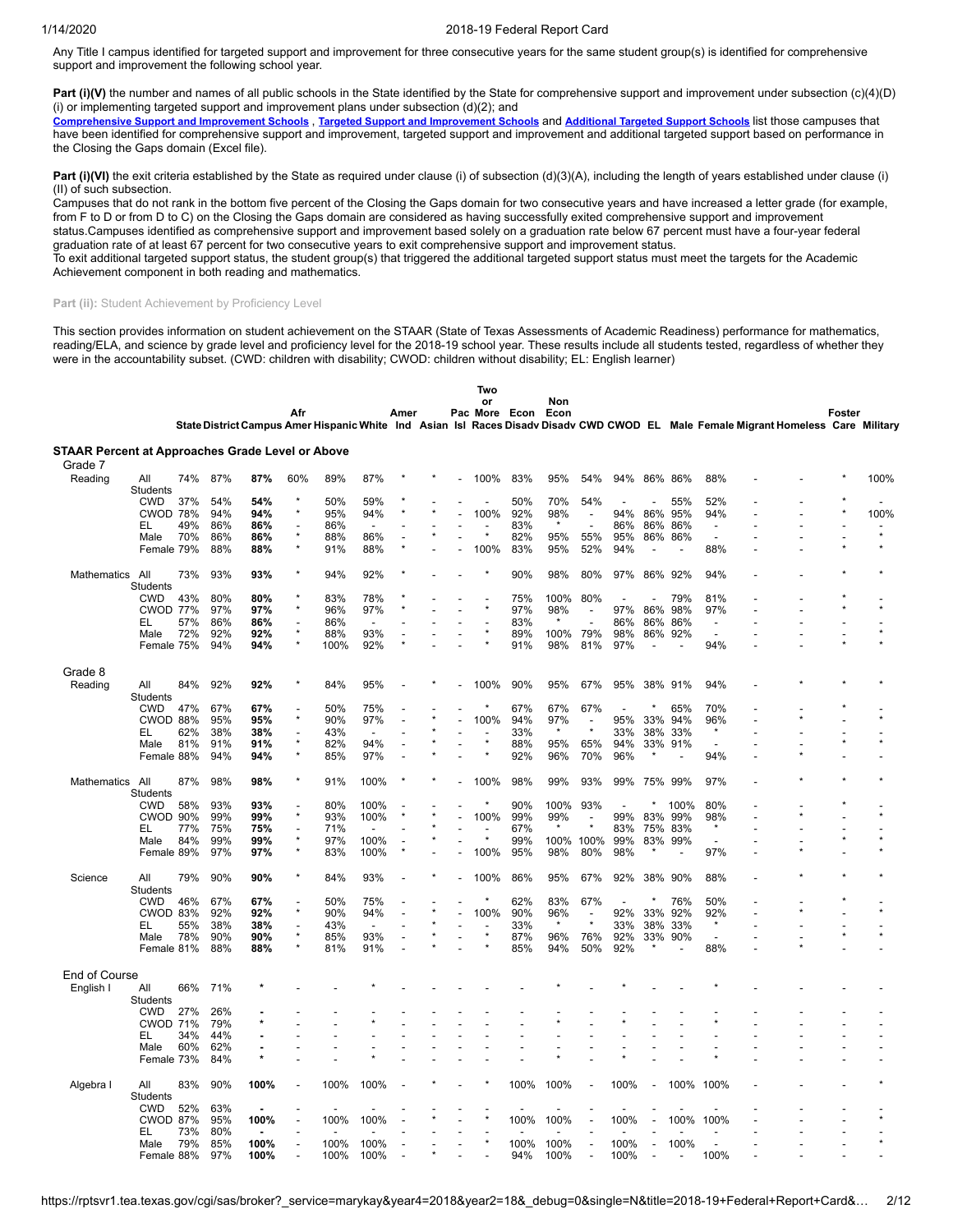**Two**

**State District Campus Afr Amer Hispanic White Amer Ind Asian Pac Isl** or<br>More Econ<br>Races Disadv **Non Econ Disadv CWD CWOD EL Male Female Migrant Homeless Foster Care Military**

| Grade 7<br>Reading                          |                               | 48%        | 59%        | 59%        | 60%                       | 55%        | 59%                             |  | 50%                                 | 49%        | 75%            | 24%                                                  | 66%                             | 0%                              | 56%                      | 60%                             |  | 40%     |
|---------------------------------------------|-------------------------------|------------|------------|------------|---------------------------|------------|---------------------------------|--|-------------------------------------|------------|----------------|------------------------------------------------------|---------------------------------|---------------------------------|--------------------------|---------------------------------|--|---------|
|                                             | All<br>Students               |            |            |            |                           |            |                                 |  |                                     |            |                |                                                      |                                 |                                 |                          |                                 |  |         |
|                                             | <b>CWD</b><br><b>CWOD 51%</b> | 21%        | 24%<br>66% | 24%<br>66% | ×<br>$\star$              | 17%<br>61% | 27%<br>67%                      |  | 50%                                 | 20%<br>58% | 40%<br>78%     | 24%                                                  | $\overline{\phantom{a}}$<br>66% | $\overline{\phantom{a}}$<br>0%  | 28%<br>65%               | 19%<br>67%                      |  | 40%     |
|                                             | EL                            | 19%        | 0%         | 0%         | $\overline{a}$            | 0%         | $\overline{a}$                  |  | ٠                                   | 0%         | $\star$        |                                                      | 0%                              | 0%                              | 0%                       | $\overline{\phantom{a}}$        |  |         |
|                                             | Male                          | 44%        | 56%        | 56%        | $\star$                   | 52%        | 56%                             |  | $\star$                             | 46%        | 79%            | 28%                                                  | 65%                             | 0%                              | 56%                      |                                 |  | $\star$ |
|                                             | Female 52%                    |            | 60%        | 60%        | $\star$                   | 59%        | 62%                             |  | 20%                                 | 53%        | 72%            | 19%                                                  | 67%                             | $\overline{\phantom{a}}$        |                          | 60%                             |  |         |
| Mathematics All                             |                               | 41%        | 50%        | 50%        | *                         | 52%        | 50%                             |  |                                     | 47%        | 56%            | 24%                                                  | 59%                             | 29%                             | 46%                      | 53%                             |  |         |
|                                             | Students<br><b>CWD</b>        | 22%        | 24%        | 24%        |                           | 17%        | 27%                             |  |                                     | 23%        | 30%            | 24%                                                  |                                 |                                 | 28%                      | 19%                             |  |         |
|                                             | CWOD 44%                      |            | 59%        | 59%        | ×                         | 59%        | 59%                             |  | $\star$                             | 57%        | 62%            | $\overline{\phantom{a}}$                             | 59%                             | 29%                             | 55%                      | 61%                             |  |         |
|                                             | EL                            | 22%        | 29%        | 29%        | ٠<br>$\star$              | 29%        | $\overline{\phantom{a}}$        |  | ÷,<br>$\star$                       | 33%        | $\star$        |                                                      | 29%                             | 29%                             | 29%                      | $\overline{\phantom{a}}$        |  |         |
|                                             | Male<br>Female 42%            | 41%        | 46%<br>53% | 46%<br>53% | $\star$                   | 31%<br>71% | 51%<br>50%                      |  |                                     | 43%<br>50% | 55%<br>58%     | 28%<br>19%                                           | 55%<br>61%                      | 29%<br>$\overline{\phantom{a}}$ | 46%                      | $\overline{a}$<br>53%           |  |         |
| Grade 8                                     |                               |            |            |            |                           |            |                                 |  |                                     |            |                |                                                      |                                 |                                 |                          |                                 |  |         |
| Reading                                     | All                           | 53%        | 61%        | 61%        |                           | 61%        | 64%                             |  | 29%                                 | 57%        | 68%            | 22%                                                  | 66%                             | 13% 53%                         |                          | 72%                             |  |         |
|                                             | Students                      |            |            |            |                           |            |                                 |  |                                     |            |                |                                                      |                                 |                                 |                          |                                 |  |         |
|                                             | <b>CWD</b>                    | 22%        | 22%        | 22%        | $\star$                   | 10%        | 31%                             |  | $\star$                             | 14%        | 50%            | 22%                                                  |                                 | $\star$                         | 29%                      | 10%                             |  |         |
|                                             | <b>CWOD 57%</b><br>EL         | 19%        | 66%<br>13% | 66%<br>13% | ٠                         | 71%<br>14% | 67%<br>$\overline{\phantom{a}}$ |  | 33%                                 | 63%<br>0%  | 69%<br>$\star$ | $\overline{\phantom{a}}$<br>$\star$                  | 66%<br>17%                      | 17%<br>13%                      | 56%<br>0%                | 78%                             |  |         |
|                                             | Male                          | 49%        | 53%        | 53%        | $\star$                   | 59%        | 53%                             |  | $\star$                             | 50%        | 58%            | 29%                                                  | 56%                             | 0%                              | 53%                      |                                 |  |         |
|                                             | Female 58%                    |            | 72%        | 72%        | $\star$                   | 63%        | 78%                             |  |                                     | 67%        | 80%            | 10%                                                  | 78%                             | $\star$                         |                          | 72%                             |  |         |
| Mathematics                                 | All                           | 55%        | 82%        | 82%        | $\star$                   | 75%        | 84%                             |  | 78%                                 | 77%        | 88%            | 48%                                                  | 85%                             | 38%                             | 80%                      | 84%                             |  |         |
|                                             | Students                      |            |            |            |                           |            |                                 |  |                                     |            |                |                                                      |                                 |                                 |                          |                                 |  |         |
|                                             | <b>CWD</b><br><b>CWOD 59%</b> | 27%        | 48%<br>85% | 48%<br>85% | ×                         | 30%<br>86% | 56%<br>87%                      |  | 75%                                 | 38%<br>83% | 83%<br>89%     | 48%<br>$\blacksquare$                                | 85%                             | 50%                             | 59%<br>82%               | 30%<br>89%                      |  |         |
|                                             | EL                            | 36%        | 38%        | 38%        | $\overline{a}$            | 29%        | $\overline{a}$                  |  | $\overline{\phantom{a}}$            | 17%        | $\star$        | $\star$                                              | 50%                             | 38%                             | 33%                      | $\star$                         |  |         |
|                                             | Male                          | 52%        | 80%        | 80%        | $\star$                   | 80%        | 81%                             |  | $\star$                             | 74%        | 90%            | 59%                                                  | 82%                             |                                 | 33% 80%                  |                                 |  |         |
|                                             | Female 59%                    |            | 84%        | 84%        | $\star$                   | 70%        | 89%                             |  | 80%                                 | 82%        | 87%            | 30%                                                  | 89%                             | $\ast$                          |                          | 84%                             |  |         |
| Science                                     | All                           | 50%        | 61%        | 61%        | ×                         | 57%        | 64%                             |  | 57%                                 | 55%        | 71%            | 33%                                                  | 64%                             | 0%                              | 60%                      | 63%                             |  |         |
|                                             | Students                      |            |            |            |                           |            |                                 |  | $\star$                             |            |                |                                                      |                                 | ×                               |                          |                                 |  |         |
|                                             | <b>CWD</b><br><b>CWOD 53%</b> | 23%        | 33%<br>64% | 33%<br>64% | $\star$                   | 10%<br>67% | 50%<br>65%                      |  | 67%                                 | 29%<br>59% | 50%<br>72%     | 33%<br>$\overline{\phantom{a}}$                      | $\overline{\phantom{a}}$<br>64% | 0%                              | 35%<br>63%               | 30%<br>66%                      |  |         |
|                                             | EL                            | 20%        | 0%         | 0%         |                           | 0%         | $\overline{\phantom{a}}$        |  |                                     | 0%         | $\star$        | $\star$                                              | 0%                              | 0%                              | 0%                       |                                 |  |         |
|                                             | Male                          | 50%        | 60%        | 60%        | $\star$<br>$\star$        | 56%        | 61%                             |  | $\star$                             | 52%        | 73%            | 35%                                                  | 63%                             | 0%<br>$\star$                   | 60%                      | $\overline{\phantom{a}}$        |  |         |
|                                             | Female 50%                    |            | 63%        | 63%        |                           | 59%        | 67%                             |  |                                     | 59%        | 68%            | 30%                                                  | 66%                             |                                 |                          | 63%                             |  |         |
| End of Course                               |                               |            |            |            |                           |            |                                 |  |                                     |            |                |                                                      |                                 |                                 |                          |                                 |  |         |
| English I                                   | All                           | 48%        | 54%        |            |                           |            |                                 |  |                                     |            |                |                                                      |                                 |                                 |                          |                                 |  |         |
|                                             | Students<br><b>CWD</b>        | 15%        | 14%        |            |                           |            |                                 |  |                                     |            |                |                                                      |                                 |                                 |                          |                                 |  |         |
|                                             | <b>CWOD 53%</b>               |            | 61%        |            |                           |            |                                 |  |                                     |            |                |                                                      |                                 |                                 |                          |                                 |  |         |
|                                             | EL                            | 14%        | 11%        |            |                           |            |                                 |  |                                     |            |                |                                                      |                                 |                                 |                          |                                 |  |         |
|                                             | Male<br>Female 56%            | 42%        | 42%<br>72% | ٠          |                           |            |                                 |  |                                     |            |                |                                                      |                                 |                                 |                          |                                 |  |         |
|                                             |                               |            |            |            |                           |            |                                 |  |                                     |            |                |                                                      |                                 |                                 |                          |                                 |  |         |
| Algebra I                                   | All<br>Students               | 59%        | 71%        | 99%        |                           | 100%       | 98%                             |  |                                     | 97%        | 100%           |                                                      | 99%                             |                                 | 98%                      | 100%                            |  |         |
|                                             | <b>CWD</b>                    | 24%        | 24%        |            |                           |            |                                 |  |                                     |            |                |                                                      |                                 |                                 |                          |                                 |  |         |
|                                             | CWOD 63%                      |            | 79%        | 99%        |                           | 100%       | 98%                             |  |                                     | 97%        | 100%           |                                                      | 99%                             |                                 | 98%                      | 100%                            |  |         |
|                                             | EL<br>Male                    | 40%<br>53% | 60%<br>60% | 98%        |                           | 100%       | 97%                             |  |                                     | 95%        | 100%           |                                                      | 98%                             |                                 | 98%                      |                                 |  |         |
|                                             | Female 65%                    |            | 87%        | 100%       |                           | 100%       | 100%                            |  |                                     | 94%        | 100%           |                                                      | 100%                            |                                 |                          | 100%                            |  |         |
|                                             |                               |            |            |            |                           |            |                                 |  |                                     |            |                |                                                      |                                 |                                 |                          |                                 |  |         |
| <b>STAAR Percent at Masters Grade Level</b> |                               |            |            |            |                           |            |                                 |  |                                     |            |                |                                                      |                                 |                                 |                          |                                 |  |         |
| Grade 7                                     | All                           | 29%        | 37%        | 37%        | 20%                       | 43%        | 36%                             |  | 25%                                 | 30%        | 49%            | 10%                                                  | 43%                             | 0%                              | 34%                      | 40%                             |  | 40%     |
| Reading                                     | Students                      |            |            |            |                           |            |                                 |  |                                     |            |                |                                                      |                                 |                                 |                          |                                 |  |         |
|                                             | <b>CWD</b>                    | 9%         | 10%        | 10%        | $\star$                   | 17%        | 10%                             |  | $\overline{\phantom{a}}$            | 8%         | 20%            | 10%                                                  |                                 | $\overline{\phantom{a}}$        | 14%                      | 5%                              |  |         |
|                                             | <b>CWOD 31%</b>               |            | 43%        | 43%        | $\star$                   | 46%        | 43%                             |  | 25%                                 | 36%        | 52%<br>$\star$ | $\overline{\phantom{a}}$                             | 43%                             | 0%                              | 39%                      | 45%                             |  | 40%     |
|                                             | EL<br>Male                    | 8%<br>25%  | 0%<br>34%  | 0%<br>34%  | $\overline{a}$<br>$\star$ | 0%<br>44%  | $\overline{\phantom{a}}$<br>30% |  | $\overline{\phantom{a}}$<br>$\star$ | 0%<br>28%  | 45%            | 14%                                                  | 0%<br>39%                       | 0%<br>0%                        | 0%<br>34%                | $\sim$                          |  | $\star$ |
|                                             | Female 32%                    |            | 40%        | 40%        | $\star$                   | 41%        | 42%                             |  | 0%                                  | 31%        | 52%            | 5%                                                   | 45%                             | $\overline{\phantom{a}}$        |                          | 40%                             |  |         |
| Mathematics All                             |                               | 16%        | 16%        | 16%        |                           | 24%        | 16%                             |  |                                     | 16%        | 18%            | 8%                                                   |                                 | 19% 14% 13%                     |                          | 19%                             |  |         |
|                                             | <b>Students</b>               |            |            |            |                           |            |                                 |  |                                     |            |                |                                                      |                                 |                                 |                          |                                 |  |         |
|                                             | <b>CWD</b>                    | 7%         | 8%         | 8%         | $\star$<br>$\star$        | 17%        | 7%                              |  |                                     | 8%         | 10%            | 8%                                                   | $\overline{\phantom{a}}$        |                                 | 7%                       | 10%                             |  |         |
|                                             | <b>CWOD 17%</b><br>EL         | 6%         | 19%<br>14% | 19%<br>14% |                           | 26%<br>14% | 19%<br>$\blacksquare$           |  |                                     | 19%<br>17% | 19%<br>$\star$ | $\overline{\phantom{a}}$<br>$\overline{\phantom{a}}$ | 19%<br>14%                      | 14% 16%<br>14%                  | 14%                      | 21%<br>$\overline{\phantom{a}}$ |  |         |
|                                             | Male                          | 16%        | 13%        | 13%        | $\star$                   | 19%        | 12%                             |  |                                     | 11%        | 18%            | 7%                                                   | 16%                             | 14% 13%                         |                          | $\overline{a}$                  |  |         |
|                                             | Female 16%                    |            | 19%        | 19%        | $\star$                   | 29%        | 19%                             |  |                                     | 20%        | 18%            | 10%                                                  | 21%                             | $\overline{a}$                  | $\overline{\phantom{a}}$ | 19%                             |  |         |
| Grade 8                                     |                               |            |            |            |                           |            |                                 |  |                                     |            |                |                                                      |                                 |                                 |                          |                                 |  |         |
| Reading                                     | All                           | 27%        | 24%        | 24%        | ×                         | 26%        | 24%                             |  | 14%                                 | 22%        | 27%            | 4%                                                   | 26%                             | 0%                              | 22%                      | 26%                             |  |         |
|                                             | <b>Students</b><br><b>CWD</b> | 7%         | 4%         | 4%         |                           | 0%         | 6%                              |  | ×                                   | 5%         | 0%             | 4%                                                   | $\overline{\phantom{a}}$        | $\ast$                          | 6%                       | 0%                              |  |         |
|                                             | CWOD 30%                      |            | 26%        | 26%        | $\star$                   | 31%        | 25%                             |  | 17%                                 | 24%        | 29%            | $\overline{\phantom{a}}$                             | 26%                             | 0%                              | 24%                      | 29%                             |  |         |
|                                             | EL                            | 5%         | 0%         | 0%         |                           | 0%         | $\overline{\phantom{a}}$        |  | $\overline{a}$                      | 0%         | $\star$        | $\star$                                              | 0%                              | 0%                              | 0%                       |                                 |  |         |
|                                             | Male<br>Female 31%            | 24%        | 22%        | 22%        |                           | 24%        | 22%<br>25%                      |  |                                     | 20%<br>24% | 25%<br>29%     | 6%<br>0%                                             | 24%<br>29%                      | 0%<br>$\star$                   | 22%                      | 26%                             |  |         |
|                                             |                               |            | 26%        | 26%        |                           | 30%        |                                 |  |                                     |            |                |                                                      |                                 |                                 | $\overline{\phantom{a}}$ |                                 |  |         |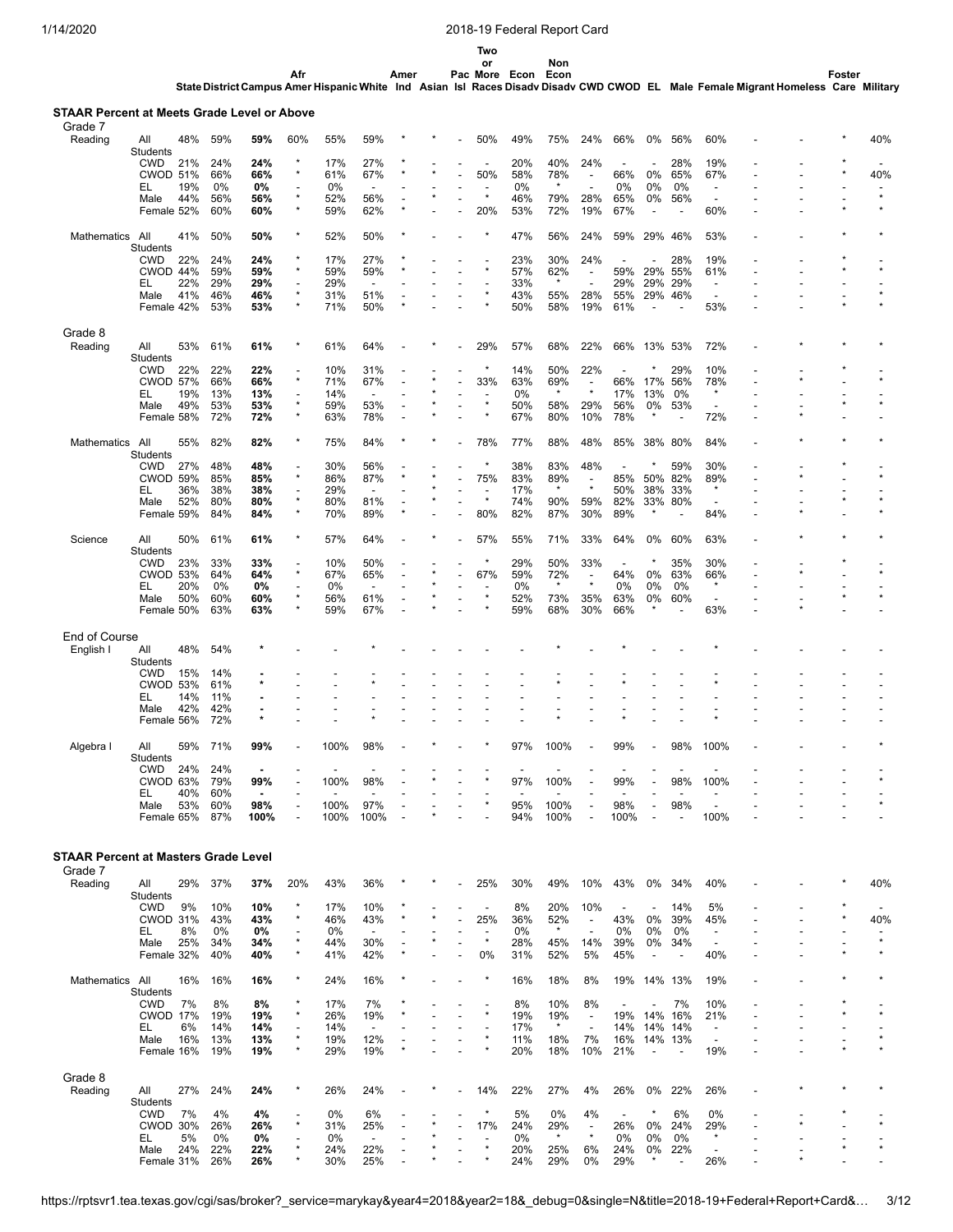|                                                  |                               |           |            |                          |                                     |                          |                                 |                          |         |                                                      | Two<br>or                       |            | Non                      |                                     |                          |              |                           |                                     |                                                                                                                                    |         |                                 |
|--------------------------------------------------|-------------------------------|-----------|------------|--------------------------|-------------------------------------|--------------------------|---------------------------------|--------------------------|---------|------------------------------------------------------|---------------------------------|------------|--------------------------|-------------------------------------|--------------------------|--------------|---------------------------|-------------------------------------|------------------------------------------------------------------------------------------------------------------------------------|---------|---------------------------------|
|                                                  |                               |           |            |                          | Afr                                 |                          |                                 | Amer                     |         |                                                      | Pac More                        | Econ       | Econ                     |                                     |                          |              |                           |                                     |                                                                                                                                    | Foster  |                                 |
|                                                  |                               |           |            |                          |                                     |                          |                                 |                          |         |                                                      |                                 |            |                          |                                     |                          |              |                           |                                     | State District Campus Amer Hispanic White Ind Asian Isl Races Disadv Disadv CWD CWOD EL Male Female Migrant Homeless Care Military |         |                                 |
| Mathematics All                                  | Students                      | 17%       | 36%        | 36%                      |                                     | 32%                      | 36%                             |                          |         |                                                      | 33%                             | 30%        | 45%                      | 19%                                 | 38% 25% 34%              |              |                           | 38%                                 |                                                                                                                                    |         |                                 |
|                                                  | <b>CWD</b>                    | 9%        | 19%        | 19%                      |                                     | 10%                      | 25%                             |                          |         |                                                      | $\star$                         | 10%        | 50%                      | 19%                                 |                          |              | 24%                       | 10%                                 |                                                                                                                                    |         |                                 |
|                                                  | CWOD 18%                      |           | 38%        | 38%                      | $\star$                             | 37%                      | 37%                             |                          |         |                                                      | 38%                             | 33%        | 45%                      |                                     | 38%                      | 33%          | 36%                       | 41%                                 |                                                                                                                                    |         |                                 |
|                                                  | EL<br>Male                    | 6%<br>16% | 25%<br>34% | 25%<br>34%               | $\overline{\phantom{a}}$<br>$\star$ | 29%<br>40%               | $\overline{a}$<br>31%           |                          |         | $\overline{\phantom{a}}$<br>$\overline{\phantom{a}}$ | $\star$                         | 17%<br>29% | $\star$<br>45%           | $\star$<br>24%                      | 33%<br>36%               | 25%<br>17%   | 17%<br>34%                | $\star$<br>$\overline{\phantom{a}}$ |                                                                                                                                    |         |                                 |
|                                                  | Female 17%                    |           | 38%        | 38%                      | $\star$                             | 22%                      | 43%                             | $\star$                  |         |                                                      | 20%                             | 32%        | 45%                      | 10%                                 | 41%                      | $\star$      |                           | 38%                                 |                                                                                                                                    |         |                                 |
|                                                  |                               |           |            |                          |                                     |                          |                                 |                          |         |                                                      |                                 |            |                          |                                     |                          |              |                           |                                     |                                                                                                                                    |         |                                 |
| Science                                          | All                           | 25%       | 30%        | 30%                      |                                     | 39%                      | 27%                             |                          |         |                                                      | 29%                             | 27%        | 33%                      | 11%                                 | 32%                      | 0%           | 32%                       | 27%                                 |                                                                                                                                    |         |                                 |
|                                                  | <b>Students</b><br><b>CWD</b> |           |            |                          |                                     | 0%                       | 19%                             |                          |         |                                                      |                                 | 5%         | 33%                      | 11%                                 |                          |              | 12%                       | 10%                                 |                                                                                                                                    |         |                                 |
|                                                  | <b>CWOD 26%</b>               | 10%       | 11%<br>32% | 11%<br>32%               | $\star$                             | 47%                      | 27%                             |                          |         |                                                      | 33%                             | 31%        | 33%                      | $\overline{\phantom{a}}$            | ÷<br>32%                 | 0%           | 35%                       | 28%                                 |                                                                                                                                    |         |                                 |
|                                                  | EL                            | 5%        | 0%         | 0%                       |                                     | 0%                       | $\overline{\phantom{a}}$        |                          |         |                                                      |                                 | 0%         | $\star$                  | $\star$                             | 0%                       | 0%           | $0\%$                     | $\star$                             |                                                                                                                                    |         |                                 |
|                                                  | Male                          | 25%       | 32%        | 32%                      |                                     | 44%                      | 28%                             |                          |         |                                                      | $\star$                         | 29%        | 36%                      | 12%                                 | 35%                      | 0%           | 32%                       |                                     |                                                                                                                                    |         |                                 |
|                                                  | Female 24%                    |           | 27%        | 27%                      |                                     | 33%                      | 25%                             |                          |         |                                                      |                                 | 24%        | 30%                      | 10%                                 | 28%                      |              |                           | 27%                                 |                                                                                                                                    |         |                                 |
| End of Course                                    |                               |           |            |                          |                                     |                          |                                 |                          |         |                                                      |                                 |            |                          |                                     |                          |              |                           |                                     |                                                                                                                                    |         |                                 |
| English I                                        | All                           | 10%       | 10%        |                          |                                     |                          |                                 |                          |         |                                                      |                                 |            |                          |                                     |                          |              |                           |                                     |                                                                                                                                    |         |                                 |
|                                                  | Students                      |           |            |                          |                                     |                          |                                 |                          |         |                                                      |                                 |            |                          |                                     |                          |              |                           |                                     |                                                                                                                                    |         |                                 |
|                                                  | <b>CWD</b>                    | 3%        | 5%         |                          |                                     |                          |                                 |                          |         |                                                      |                                 |            |                          |                                     |                          |              |                           |                                     |                                                                                                                                    |         |                                 |
|                                                  | CWOD 11%<br>EL                | 1%        | 11%<br>0%  |                          |                                     |                          |                                 |                          |         |                                                      |                                 |            |                          |                                     |                          |              |                           |                                     |                                                                                                                                    |         |                                 |
|                                                  | Male                          | 7%        | 4%         | ٠                        |                                     |                          |                                 |                          |         |                                                      |                                 |            |                          |                                     |                          |              |                           |                                     |                                                                                                                                    |         |                                 |
|                                                  | Female 14%                    |           | 19%        | $\star$                  |                                     |                          |                                 |                          |         |                                                      |                                 |            |                          |                                     |                          |              |                           |                                     |                                                                                                                                    |         |                                 |
|                                                  |                               |           |            |                          |                                     |                          |                                 |                          |         |                                                      |                                 |            |                          |                                     |                          |              |                           |                                     |                                                                                                                                    |         |                                 |
| Algebra I                                        | All<br>Students               | 36%       | 50%        | 92%                      |                                     | 95%                      | 90%                             |                          |         |                                                      |                                 | 90%        | 95%                      |                                     | 92%                      |              | 89%                       | 97%                                 |                                                                                                                                    |         |                                 |
|                                                  | <b>CWD</b>                    | 9%        | 10%        | $\blacksquare$           |                                     | $\overline{\phantom{a}}$ |                                 |                          |         |                                                      |                                 | ٠          | $\overline{\phantom{0}}$ |                                     | $\overline{\phantom{a}}$ |              |                           | $\overline{\phantom{0}}$            |                                                                                                                                    |         |                                 |
|                                                  | <b>CWOD 39%</b>               |           | 58%        | 92%                      |                                     | 95%                      | 90%                             |                          |         |                                                      |                                 | 90%        | 95%                      |                                     | 92%                      |              | 89%                       | 97%                                 |                                                                                                                                    |         |                                 |
|                                                  | EL                            | 19%       | 40%        | $\overline{\phantom{a}}$ |                                     | $\overline{\phantom{a}}$ | $\overline{\phantom{a}}$        |                          |         |                                                      |                                 |            | ۰                        |                                     |                          |              |                           |                                     |                                                                                                                                    |         |                                 |
|                                                  | Male<br>Female 40%            | 31%       | 43%<br>61% | 89%<br>97%               | $\overline{\phantom{a}}$            | 92%<br>100%              | 87%<br>95%                      |                          |         |                                                      |                                 | 82%<br>94% | 96%<br>93%               |                                     | 89%<br>97%               |              | 89%                       | $\overline{\phantom{a}}$<br>97%     |                                                                                                                                    |         |                                 |
|                                                  |                               |           |            |                          |                                     |                          |                                 |                          |         |                                                      |                                 |            |                          |                                     |                          |              |                           |                                     |                                                                                                                                    |         |                                 |
|                                                  |                               |           |            |                          |                                     |                          |                                 |                          |         |                                                      |                                 |            |                          |                                     |                          |              |                           |                                     |                                                                                                                                    |         |                                 |
| STAAR Percent at Approaches Grade Level or Above |                               |           |            |                          |                                     |                          |                                 |                          |         |                                                      |                                 |            |                          |                                     |                          |              |                           |                                     |                                                                                                                                    |         |                                 |
| All Grades                                       |                               |           |            |                          |                                     |                          |                                 |                          |         |                                                      |                                 |            |                          |                                     |                          |              |                           |                                     |                                                                                                                                    |         |                                 |
| All Subjects                                     | All                           | 77%       | 87%        | 92%                      | 74%                                 | 88%                      | 94%                             | 88%                      | 82%     | $\overline{\phantom{a}}$                             | 100%                            | 90%        | 97%                      | 71%                                 | 96%                      | 63% 92%      |                           | 92%                                 |                                                                                                                                    | 57%     | 100%                            |
|                                                  | Students<br><b>CWD</b>        | 46%       | 60%        | 71%                      | $\star$                             | 62%                      | 74%                             |                          |         |                                                      |                                 | 67%        | 84%                      | 71%                                 |                          |              | 50% 73%                   | 67%                                 |                                                                                                                                    | 40%     |                                 |
|                                                  | <b>CWOD 81%</b>               |           | 92%        | 96%                      | 80%                                 | 93%                      | 97%                             | 100%                     | 82%     |                                                      | 100%                            | 94%        | 98%                      | $\overline{\phantom{a}}$            | 96%                      | 66%          | 96%                       | 96%                                 |                                                                                                                                    |         | 100%                            |
|                                                  | EL                            | 62%       | 69%        | 63%                      | $\overline{\phantom{a}}$            | 66%                      |                                 |                          |         |                                                      |                                 | 60%        | 75%                      | 50%                                 | 66%                      | 63%          | 66%                       | 50%                                 |                                                                                                                                    |         |                                 |
|                                                  | Male                          | 74%       | 85%        | 92%                      | 75%                                 | 89%                      | 94%                             |                          | 75%     |                                                      | 100%                            | 90%        | 97%                      | 73%                                 | 96%                      |              | 66% 92%                   | $\overline{\phantom{a}}$            |                                                                                                                                    |         | 100%                            |
|                                                  | Female 80%                    |           | 90%        | 92%                      | 73%                                 | 88%                      | 94%                             | 88%                      |         |                                                      | 100%                            | 90%        | 96%                      | 67%                                 | 96%                      | 50%          | $\overline{\phantom{a}}$  | 92%                                 |                                                                                                                                    |         | 100%                            |
| Reading                                          | All                           | 73%       | 83%        | 89%                      | 63%                                 | 86%                      | 91%                             |                          |         |                                                      | 100%                            | 86%        | 95%                      | 58%                                 | 95%                      | 60%          | 89%                       | 90%                                 |                                                                                                                                    |         | 100%                            |
|                                                  | Students                      |           |            |                          |                                     |                          |                                 |                          |         |                                                      |                                 |            |                          |                                     |                          |              |                           |                                     |                                                                                                                                    |         |                                 |
|                                                  | <b>CWD</b>                    | 39%       | 47%        | 58%                      | $\star$                             | 50%                      | 63%                             |                          |         |                                                      |                                 | 56%        | 69%                      | 58%                                 |                          |              | 59%                       | 58%                                 |                                                                                                                                    |         |                                 |
|                                                  | CWOD 78%                      | 54%       | 89%<br>60% | 95%<br>60%               | 83%                                 | 92%<br>64%               | 95%<br>$\overline{\phantom{a}}$ |                          |         |                                                      | 100%                            | 93%<br>58% | 97%<br>$\star$           | $\overline{\phantom{a}}$<br>$\star$ | 95%<br>62%               | 62%<br>60%   | 94%<br>62%                | 95%<br>$\star$                      |                                                                                                                                    |         | 100%                            |
|                                                  | EL<br>Male                    | 69%       | 79%        | 89%                      | $\star$                             | 85%                      | 90%                             | ÷                        |         |                                                      | 100%                            | 85%        | 95%                      | 59%                                 | 94%                      |              | 62% 89%                   | $\overline{\phantom{a}}$            |                                                                                                                                    |         | $\star$                         |
|                                                  | Female 78%                    |           | 88%        | 90%                      | 60%                                 | 88%                      | 92%                             |                          |         |                                                      | 100%                            | 87%        | 95%                      | 58%                                 | 95%                      |              |                           | 90%                                 |                                                                                                                                    |         |                                 |
|                                                  |                               |           |            |                          |                                     |                          |                                 |                          |         |                                                      |                                 |            |                          |                                     |                          |              |                           |                                     |                                                                                                                                    |         |                                 |
| Mathematics All                                  | Students                      | 81%       | 92%        | 96%                      | 100%                                | 94%                      | 97%                             |                          | 100%    | $\overline{\phantom{a}}$                             | 100%                            | 95%        | 99%                      | 84%                                 | 98%                      | 80% 97%      |                           | 96%                                 |                                                                                                                                    |         | 100%                            |
|                                                  | <b>CWD</b>                    | 53%       | 71%        | 84%                      | $\star$                             | 81%                      | 84%                             |                          |         |                                                      | *                               | 80%        | 100%                     | 84%                                 |                          |              | 87%                       | 81%                                 |                                                                                                                                    |         |                                 |
|                                                  | CWOD 84%                      |           | 96%        | 98%                      | 100%                                | 96%                      | 99%                             |                          | 100%    |                                                      | 100%                            | 98%        | 99%                      |                                     | 98%                      | 85%          | 99%                       | 98%                                 |                                                                                                                                    |         | 100%                            |
|                                                  | EL                            | 72%       | 83%        | 80%                      | $\overline{\phantom{a}}$            | 79%                      | $\overline{\phantom{a}}$        |                          |         |                                                      |                                 | 75%        | $\star$                  |                                     | 85%                      |              | 80% 85%                   | $\star$                             |                                                                                                                                    |         | $\star$                         |
|                                                  | Male                          | 79%       | 91%<br>94% | 97%                      | $\star$                             | 95%                      | 98%                             |                          | ×       |                                                      | 100%                            | 96%        | 100%                     | 87%                                 | 99%                      | $\star$      | 85% 97%<br>$\blacksquare$ | $\overline{\phantom{a}}$            |                                                                                                                                    |         |                                 |
|                                                  | Female 82%                    |           |            | 96%                      | 100%                                | 92%                      | 96%                             |                          |         |                                                      | 100%                            | 94%        | 98%                      | 81%                                 | 98%                      |              |                           | 96%                                 |                                                                                                                                    |         |                                 |
| Science                                          | All                           | 80%       | 86%        | 90%                      | $\star$                             | 84%                      | 93%                             |                          |         |                                                      | 100%                            | 86%        | 95%                      | 67%                                 | 92%                      | 38% 90%      |                           | 88%                                 |                                                                                                                                    |         |                                 |
|                                                  | Students                      |           |            |                          |                                     |                          |                                 |                          |         |                                                      |                                 |            |                          |                                     |                          |              |                           |                                     |                                                                                                                                    |         |                                 |
|                                                  | <b>CWD</b><br>CWOD 84%        | 51%       | 65%<br>90% | 67%<br>92%               | $\star$                             | 50%<br>90%               | 75%<br>94%                      |                          |         |                                                      | $\ast$<br>100%                  | 62%<br>90% | 83%<br>96%               | 67%<br>$\overline{a}$               | 92%                      | *<br>33% 92% | 76%                       | 50%<br>92%                          |                                                                                                                                    |         | $\star$                         |
|                                                  | EL                            | 61%       | 57%        | 38%                      | $\overline{\phantom{a}}$            | 43%                      | $\overline{\phantom{a}}$        |                          |         |                                                      |                                 | 33%        | $\star$                  | $\star$                             | 33%                      | 38%          | 33%                       | $\star$                             |                                                                                                                                    |         |                                 |
|                                                  | Male                          | 79%       | 87%        | 90%                      | $\star$                             | 85%                      | 93%                             |                          |         |                                                      | $\star$                         | 87%        | 96%                      | 76%                                 | 92%                      |              | 33% 90%                   | $\overline{\phantom{a}}$            |                                                                                                                                    |         | $\star$                         |
|                                                  | Female 81%                    |           | 85%        | 88%                      |                                     | 81%                      | 91%                             |                          |         |                                                      |                                 | 85%        | 94%                      | 50%                                 | 92%                      |              |                           | 88%                                 |                                                                                                                                    |         |                                 |
|                                                  |                               |           |            |                          |                                     |                          |                                 |                          |         |                                                      |                                 |            |                          |                                     |                          |              |                           |                                     |                                                                                                                                    |         |                                 |
| STAAR Percent at Meets Grade Level or Above      |                               |           |            |                          |                                     |                          |                                 |                          |         |                                                      |                                 |            |                          |                                     |                          |              |                           |                                     |                                                                                                                                    |         |                                 |
| All Grades                                       |                               |           |            |                          |                                     |                          |                                 |                          |         |                                                      |                                 |            |                          |                                     |                          |              |                           |                                     |                                                                                                                                    |         |                                 |
| All Subjects                                     | All                           | 49%       | 60%        | 65%                      | 26%                                 | 64%                      | 67%                             | 63%                      | 82%     | $\overline{\phantom{a}}$                             | 54%                             | 59%        | 75%                      | 29%                                 | 71%                      | 16% 63%      |                           | 68%                                 |                                                                                                                                    | 29%     | 62%                             |
|                                                  | Students                      |           |            |                          |                                     |                          |                                 |                          |         |                                                      |                                 |            |                          |                                     |                          |              |                           |                                     |                                                                                                                                    |         |                                 |
|                                                  | <b>CWD</b>                    | 24%       | 27%        | 29%                      | $\star$                             | 17%                      | 34%                             |                          |         |                                                      |                                 | 24%        | 47%                      | 29%                                 | $\overline{\phantom{a}}$ | 0%           | 34%                       | 21%                                 |                                                                                                                                    | 0%      |                                 |
|                                                  | <b>CWOD 52%</b><br>EL         | 29%       | 65%<br>31% | 71%<br>16%               | 33%<br>$\overline{\phantom{a}}$     | 72%<br>14%               | 72%<br>$\overline{\phantom{a}}$ | 83%                      | 82%     | $\overline{\phantom{a}}$                             | 56%<br>$\overline{\phantom{a}}$ | 66%<br>10% | 77%<br>38%               | $\overline{\phantom{a}}$<br>0%      | 71%<br>19%               | 19%<br>16%   | 68%<br>13%                | 74%<br>33%                          |                                                                                                                                    |         | 62%<br>$\overline{\phantom{a}}$ |
|                                                  | Male                          | 47%       | 57%        | 63%                      | 0%                                  | 62%                      | 63%                             | $\overline{\phantom{a}}$ | 75%     | $\overline{\phantom{a}}$                             | 78%                             | 56%        | 75%                      | 34%                                 | 68%                      | 13% 63%      |                           | $\overline{\phantom{a}}$            |                                                                                                                                    |         | 71%                             |
|                                                  | Female 52%                    |           | 63%        | 68%                      | 45%                                 | 66%                      | 70%                             | 63%                      | $\star$ |                                                      | 32%                             | 63%        | 75%                      | 21%                                 | 74%                      | 33%          | $\overline{\phantom{a}}$  | 68%                                 |                                                                                                                                    | $\star$ | 50%                             |
|                                                  |                               |           |            |                          |                                     |                          |                                 |                          |         |                                                      |                                 |            |                          |                                     |                          |              |                           |                                     |                                                                                                                                    |         |                                 |
| Reading                                          | All<br>Students               | 47%       | 56%        | 60%                      | 38%                                 | 58%                      | 62%                             |                          |         |                                                      | 40%                             | 53%        | 72%                      | 23%                                 | 66%                      | 7%           | 55%                       | 66%                                 |                                                                                                                                    |         | 50%                             |
|                                                  | <b>CWD</b>                    | 21%       | 21%        | 23%                      | $\star$                             | 13%                      | 28%                             |                          |         |                                                      |                                 | 18%        | 44%                      | 23%                                 | $\overline{\phantom{a}}$ |              | 28%                       | 16%                                 |                                                                                                                                    |         |                                 |
|                                                  | CWOD 50%                      |           | 61%        | 66%                      | 50%                                 | 66%                      | 67%                             |                          |         |                                                      | 43%                             | 61%        | 74%                      | $\overline{\phantom{a}}$            | 66%                      | 8%           | 60%                       | 72%                                 |                                                                                                                                    |         | 50%                             |
|                                                  | EL.                           | 23%       | 21%        | 7%                       | $\blacksquare$<br>$\star$           | 7%                       | $\overline{\phantom{a}}$        |                          |         |                                                      |                                 | 0%         | $\star$                  | $\star$                             | 8%                       | 7%           | 0%                        | $\star$                             |                                                                                                                                    |         | $\star$                         |
|                                                  | Male<br>Female 51%            | 43%       | 51%<br>62% | 55%<br>66%               | 60%                                 | 56%<br>61%               | 54%<br>69%                      |                          |         |                                                      | 71%<br>13%                      | 48%<br>59% | 67%<br>76%               | 28%<br>16%                          | 60%<br>72%               | 0%           | 55%                       | $\overline{\phantom{a}}$<br>66%     |                                                                                                                                    |         |                                 |
|                                                  |                               |           |            |                          |                                     |                          |                                 |                          |         |                                                      |                                 |            |                          |                                     |                          |              |                           |                                     |                                                                                                                                    |         |                                 |
| Mathematics All                                  |                               | 51%       | 66%        | 72%                      | 25%                                 | 73%                      | 73%                             |                          | 100%    | $\overline{\phantom{a}}$                             | 67%                             | 67%        | 81%                      | 32%                                 | 79%                      |              | 33% 72%                   | 73%                                 |                                                                                                                                    |         | 67%                             |
|                                                  | Students                      |           |            |                          |                                     |                          |                                 |                          |         |                                                      |                                 |            |                          |                                     |                          |              |                           |                                     |                                                                                                                                    |         |                                 |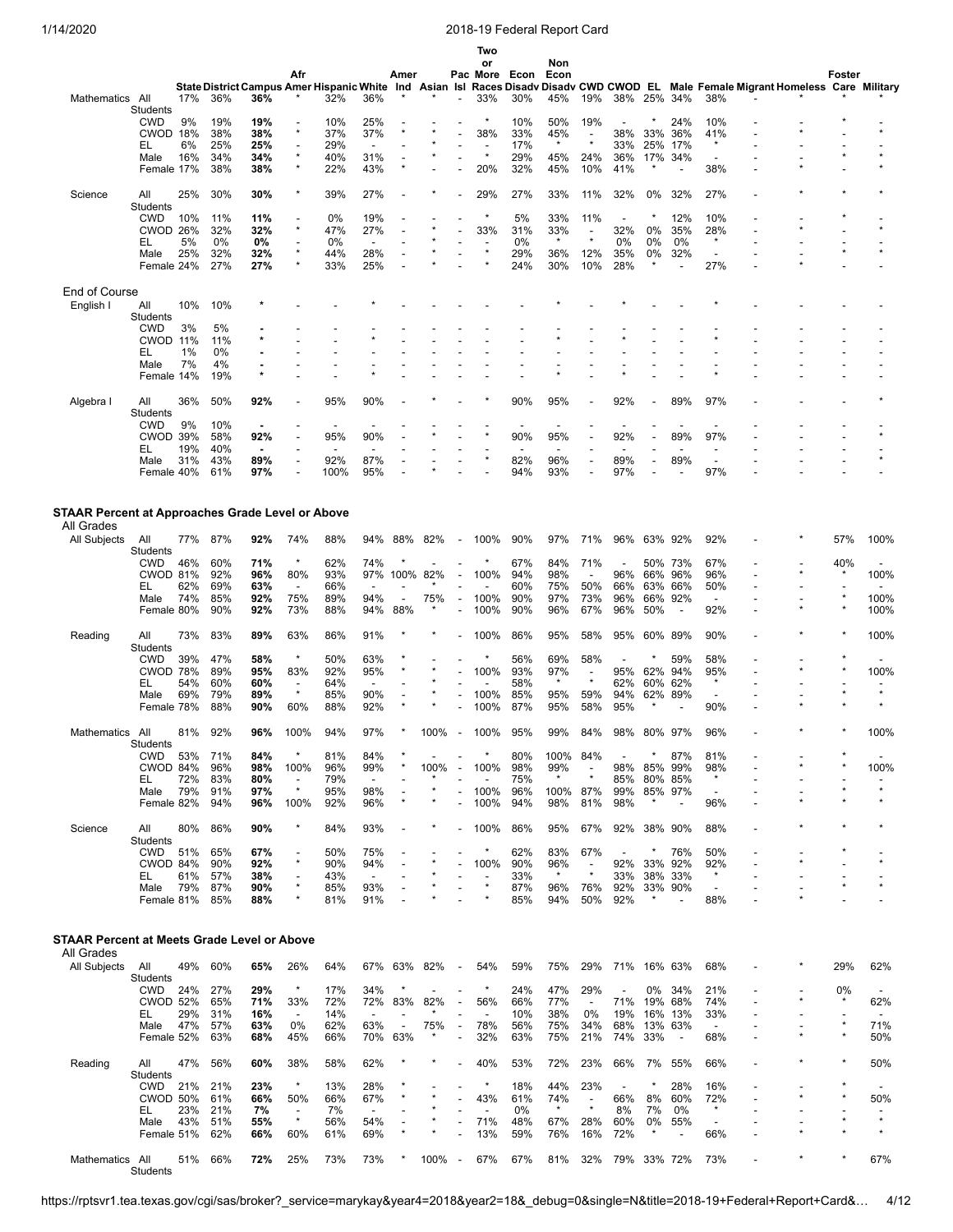|                                                    |                 |     |     |                                               |                                     |     |                          |                          |           |                          | Two                      |      |                                 |                                     |                          |         |         |                                            |  |        |         |
|----------------------------------------------------|-----------------|-----|-----|-----------------------------------------------|-------------------------------------|-----|--------------------------|--------------------------|-----------|--------------------------|--------------------------|------|---------------------------------|-------------------------------------|--------------------------|---------|---------|--------------------------------------------|--|--------|---------|
|                                                    |                 |     |     |                                               |                                     |     |                          |                          |           |                          | or                       |      | Non                             |                                     |                          |         |         |                                            |  |        |         |
|                                                    |                 |     |     |                                               | Afr                                 |     |                          | Amer                     |           |                          | Pac More                 | Econ | Econ                            |                                     |                          |         |         |                                            |  | Foster |         |
|                                                    |                 |     |     | State District Campus Amer Hispanic White Ind |                                     |     |                          |                          | Asian Isl |                          |                          |      | Races Disady Disady CWD CWOD EL |                                     |                          |         |         | Male Female Migrant Homeless Care Military |  |        |         |
|                                                    | <b>CWD</b>      | 26% | 32% | 32%                                           |                                     | 25% | 35%                      |                          |           |                          |                          | 28%  | 50%                             | 32%                                 |                          |         | 39%     | 23%                                        |  |        |         |
|                                                    | <b>CWOD 54%</b> |     | 72% | 79%                                           | 33%                                 | 82% | 79%                      |                          | 100%      | $\overline{\phantom{a}}$ | 64%                      | 76%  | 84%<br>$\star$                  | $\overline{\phantom{a}}$<br>$\star$ | 79%                      | 38%     | 79%     | 79%<br>$\star$                             |  |        | 67%     |
|                                                    | EL              | 37% | 47% | 33%                                           | $\overline{\phantom{a}}$<br>$\star$ | 29% | $\overline{\phantom{a}}$ |                          |           |                          | $\overline{\phantom{a}}$ | 25%  |                                 |                                     | 38%                      | 33%     | 31%     |                                            |  |        | $\star$ |
|                                                    | Male            | 50% | 65% | 72%                                           |                                     | 71% | 73%                      |                          |           |                          | 71%                      | 66%  | 85%                             | 39%                                 | 79%                      |         | 31% 72% |                                            |  |        |         |
|                                                    | Female 51%      |     | 68% | 73%                                           | 40%                                 | 76% | 73%                      |                          |           |                          | 63%                      | 69%  | 78%                             | 23%                                 | 79%                      |         |         | 73%                                        |  |        |         |
| Science                                            | All             | 53% | 56% | 61%                                           | $\star$                             | 57% | 64%                      |                          |           |                          | 57%                      | 55%  | 71%                             | 33%                                 | 64%                      | 0%      | 60%     | 63%                                        |  |        |         |
|                                                    | <b>Students</b> |     |     |                                               |                                     |     |                          |                          |           |                          |                          |      |                                 |                                     |                          |         |         |                                            |  |        |         |
|                                                    | <b>CWD</b>      | 25% | 30% | 33%                                           |                                     | 10% | 50%                      |                          |           |                          | $\star$                  | 29%  | 50%                             | 33%                                 |                          |         | 35%     | 30%                                        |  |        |         |
|                                                    | CWOD 56%        |     | 60% | 64%                                           | $\star$                             | 67% | 65%                      |                          |           |                          | 67%                      | 59%  | 72%                             |                                     | 64%                      | 0%      | 63%     | 66%                                        |  |        | $\star$ |
|                                                    | EL              | 26% | 18% | 0%                                            |                                     | 0%  | $\overline{\phantom{a}}$ |                          |           |                          |                          | 0%   | $\star$                         | $\star$                             | 0%                       | 0%      | 0%      | $\star$                                    |  |        |         |
|                                                    | Male            | 53% | 57% | 60%                                           | $\star$                             | 56% | 61%                      |                          |           |                          | $\star$                  | 52%  | 73%                             | 35%                                 | 63%                      | 0%      | 60%     | $\overline{\phantom{a}}$                   |  |        |         |
|                                                    | Female 53%      |     | 54% | 63%                                           |                                     | 59% | 67%                      |                          |           |                          |                          | 59%  | 68%                             | 30%                                 | 66%                      |         |         | 63%                                        |  |        |         |
|                                                    |                 |     |     |                                               |                                     |     |                          |                          |           |                          |                          |      |                                 |                                     |                          |         |         |                                            |  |        |         |
| STAAR Percent at Masters Grade Level<br>All Grades |                 |     |     |                                               |                                     |     |                          |                          |           |                          |                          |      |                                 |                                     |                          |         |         |                                            |  |        |         |
|                                                    |                 |     | 29% |                                               |                                     |     |                          |                          |           |                          |                          | 28%  | 41%                             |                                     |                          | 8%      | 32%     |                                            |  | 14%    | 54%     |
| All Subjects                                       | All<br>Students | 23% |     | 33%                                           | 11%                                 | 38% | 32%                      | 25%                      | 64%       | $\overline{\phantom{a}}$ | 27%                      |      |                                 | 10%                                 | 37%                      |         |         | 34%                                        |  |        |         |
|                                                    | <b>CWD</b>      | 8%  | 11% | 10%                                           | $\star$                             | 7%  | 12%                      |                          |           |                          | $\star$                  | 7%   | 21%                             | 10%                                 | $\overline{\phantom{a}}$ | 0%      | 12%     | 7%                                         |  | 0%     |         |
|                                                    | <b>CWOD 25%</b> |     | 31% | 37%                                           | 13%                                 | 44% | 35%                      | 33%                      | 64%       |                          | 29%                      | 33%  | 42%                             | $\overline{a}$                      | 37%                      | 9%      | 36%     | 38%                                        |  |        | 54%     |
|                                                    | EL              | 11% | 16% | 8%                                            | $\overline{a}$                      | 9%  |                          |                          |           |                          |                          | 7%   | 13%                             | 0%                                  | 9%                       | 8%      | 6%      | 17%                                        |  |        |         |
|                                                    | Male            | 22% | 28% | 32%                                           | 0%                                  | 40% | 29%                      | $\overline{\phantom{a}}$ | 50%       |                          | 50%                      | 27%  | 41%                             | 12%                                 | 36%                      | 6%      | 32%     | $\blacksquare$                             |  |        | 71%     |
|                                                    | Female 24%      |     | 30% | 34%                                           | 18%                                 | 36% | 35%                      | 25%                      |           |                          | 5%                       | 30%  | 40%                             | 7%                                  | 38%                      | 17%     |         | 34%                                        |  |        | 33%     |
| Reading                                            | All             | 20% | 24% | 31%                                           | 13%                                 | 33% | 31%                      |                          |           |                          | 20%                      | 26%  | 39%                             | 8%                                  | 35%                      | 0%      | 28%     | 34%                                        |  |        | 50%     |
|                                                    | Students        |     |     |                                               |                                     |     |                          |                          |           |                          |                          |      |                                 |                                     |                          |         |         |                                            |  |        |         |
|                                                    | <b>CWD</b>      | 7%  | 8%  | 8%                                            | $\star$                             | 6%  | 9%                       |                          |           |                          |                          | 7%   | 13%                             | 8%                                  | $\overline{\phantom{a}}$ |         | 11%     | 3%                                         |  |        |         |
|                                                    | <b>CWOD 22%</b> |     | 27% | 35%                                           | 17%                                 | 38% | 34%                      |                          | ÷         |                          | 21%                      | 30%  | 41%                             | $\overline{\phantom{a}}$            | 35%                      | 0%      | 31%     | 39%                                        |  |        | 50%     |
|                                                    | EL              | 8%  | 7%  | 0%                                            | $\overline{\phantom{a}}$            | 0%  | $\blacksquare$           |                          |           |                          |                          | 0%   | $\star$                         | $\star$                             | 0%                       | 0%      | 0%      | $\star$                                    |  |        |         |
|                                                    | Male            | 17% | 21% | 28%                                           | $\star$                             | 32% | 26%                      |                          |           |                          | 43%                      | 24%  | 34%                             | 11%                                 | 31%                      | 0%      | 28%     | $\overline{\phantom{a}}$                   |  |        | $\star$ |
|                                                    | Female 23%      |     | 27% | 34%                                           | 20%                                 | 35% | 36%                      |                          |           |                          | 0%                       | 28%  | 43%                             | 3%                                  | 39%                      | $\star$ |         | 34%                                        |  |        |         |
| Mathematics                                        | All             | 26% | 37% | 37%                                           | 13%                                 | 43% | 36%                      |                          | 80%       | $\overline{\phantom{a}}$ | 33%                      | 31%  | 46%                             | 12%                                 | 41%                      | 20%     | 37%     | 37%                                        |  |        | 50%     |
|                                                    | Students        |     |     |                                               |                                     |     |                          |                          |           |                          |                          |      |                                 |                                     |                          |         |         |                                            |  |        |         |
|                                                    | <b>CWD</b>      | 11% | 14% | 12%                                           | $\star$                             | 13% | 12%                      |                          |           |                          | $\star$                  | 8%   | 25%                             | 12%                                 |                          |         | 13%     | 10%                                        |  |        |         |
|                                                    | CWOD 28%        |     | 41% | 41%                                           | 17%                                 | 48% | 39%                      |                          | 80%       |                          | 36%                      | 36%  | 48%                             |                                     | 41%                      | 23%     | 41%     | 41%                                        |  |        | 50%     |
|                                                    | EL              | 16% | 29% | 20%                                           | $\overline{\phantom{a}}$            | 21% | $\blacksquare$           |                          |           |                          | $\overline{a}$           | 17%  | $\star$                         | $\star$                             | 23%                      | 20%     | 15%     | $\star$                                    |  |        |         |
|                                                    | Male            | 25% | 38% | 37%                                           | $\star$                             | 46% | 33%                      |                          |           |                          | 57%                      | 29%  | 52%                             | 13%                                 | 41%                      |         | 15% 37% | $\blacksquare$                             |  |        | $\star$ |
|                                                    | Female 26%      |     | 36% | 37%                                           | 20%                                 | 39% | 38%                      |                          |           |                          | 13%                      | 34%  | 41%                             | 10%                                 | 41%                      |         |         | 37%                                        |  |        |         |
| Science                                            | All             | 24% | 23% | 30%                                           | $\star$                             | 39% | 27%                      |                          |           |                          | 29%                      | 27%  | 33%                             | 11%                                 | 32%                      | 0%      | 32%     | 27%                                        |  |        |         |
|                                                    | Students        |     |     |                                               |                                     |     |                          |                          |           |                          |                          |      |                                 |                                     |                          |         |         |                                            |  |        |         |
|                                                    | <b>CWD</b>      | 8%  | 11% | 11%                                           |                                     | 0%  | 19%                      |                          |           |                          |                          | 5%   | 33%                             | 11%                                 | $\overline{\phantom{a}}$ |         | 12%     | 10%                                        |  |        |         |
|                                                    | CWOD 26%        |     | 25% | 32%                                           | $\star$                             | 47% | 27%                      |                          |           |                          | 33%                      | 31%  | 33%                             | $\overline{\phantom{a}}$            | 32%                      | 0%      | 35%     | 28%                                        |  |        | $\star$ |
|                                                    | EL              | 7%  | 7%  | 0%                                            |                                     | 0%  | $\overline{\phantom{a}}$ |                          |           |                          |                          | 0%   | $\star$                         | $\star$                             | 0%                       | 0%      | 0%      | $\star$                                    |  |        |         |
|                                                    | Male            | 25% | 24% | 32%                                           |                                     | 44% | 28%                      |                          |           |                          | $\star$                  | 29%  | 36%                             | 12%                                 | 35%                      | 0%      | 32%     |                                            |  |        | $\star$ |
|                                                    | Female 23%      |     | 22% | 27%                                           | ÷                                   | 33% | 25%                      |                          |           |                          |                          | 24%  | 30%                             | 10%                                 | 28%                      |         |         | 27%                                        |  |        |         |

'\*' Indicates results are masked due to small numbers to protect student confidentiality.

Indicates zero observations reported for this group.

Part (iii): Academic Growth and Graduation Rate

## **Part (iii)(I): Academic Growth**

This section provides information on students' academic growth for mathematics and reading/ELA for public elementary schools and secondary schools which don't have a graduation rate, for the 2018-19 school year. These results include all students tested, regardless of whether they were in the accountability subset. (CWD: children with disability; CWOD: children without disability; EL: English learner)

|                              | All | African<br><b>Students American Hispanic</b> |    | White                    | American<br>Indian       | Asian   | <b>Pacific</b><br><b>Islander</b> | <b>Two or More</b><br>Races | Econ<br><b>Disady</b> | <b>CWD</b> | EL      |
|------------------------------|-----|----------------------------------------------|----|--------------------------|--------------------------|---------|-----------------------------------|-----------------------------|-----------------------|------------|---------|
| <b>Academic Growth Score</b> |     |                                              |    |                          |                          |         |                                   |                             |                       |            |         |
| Reading                      |     |                                              |    |                          |                          |         |                                   |                             |                       |            |         |
| <b>All Students</b>          | 78  | 88                                           | 77 | 79                       | $\star$                  | $\star$ | $\overline{\phantom{0}}$          | 73                          | 78                    | 69         | 79      |
| <b>CWD</b>                   | 69  | $\star$                                      | 67 | 67                       | $\star$                  |         |                                   | $\star$                     | 69                    | 69         | $\star$ |
| <b>CWOD</b>                  | 80  | 83                                           | 78 | 81                       | $\star$                  | $\star$ |                                   | 71                          | 80                    | -          | 79      |
| EL                           | 79  | ۰.                                           | 85 | -                        | $\overline{\phantom{0}}$ |         |                                   | $\overline{\phantom{0}}$    | 82                    | $\star$    | 79      |
| Male                         | 76  | $\star$                                      | 75 | 78                       |                          | $\star$ |                                   | 71                          | 77                    | 64         | 75      |
| Female                       | 80  | 100                                          | 79 | 80                       | $\star$                  | $\star$ | $\overline{\phantom{0}}$          | 75                          | 80                    | 76         | $\star$ |
| <b>Mathematics</b>           |     |                                              |    |                          |                          |         |                                   |                             |                       |            |         |
| <b>All Students</b>          | 86  | 75                                           | 88 | 85                       | $\star$                  | 100     |                                   | 87                          | 86                    | 77         | 93      |
| <b>CWD</b>                   | 77  | $\star$                                      | 88 | 72                       | $\star$                  |         | $\overline{\phantom{0}}$          | $\ddot{\phantom{1}}$        | 75                    | 77         |         |
| <b>CWOD</b>                  | 88  | 67                                           | 88 | 87                       | $\star$                  | 100     |                                   | 86                          | 88                    | -          | 92      |
| EL                           | 93  | -                                            | 92 | $\overline{\phantom{0}}$ | $\overline{\phantom{0}}$ | $\star$ |                                   | $\overline{\phantom{0}}$    | 91                    | $\star$    | 93      |
| Male                         | 87  | $\star$                                      | 89 | 86                       |                          |         |                                   | 86                          | 86                    | 81         | 92      |
| Female                       | 85  | 80                                           | 88 | 84                       | $\star$                  | $\star$ |                                   | 88                          | 85                    | 71         | $\star$ |

## **Part (iii)(II): Graduation Rate**

This section provides information on high school graduation rates for the class of 2018.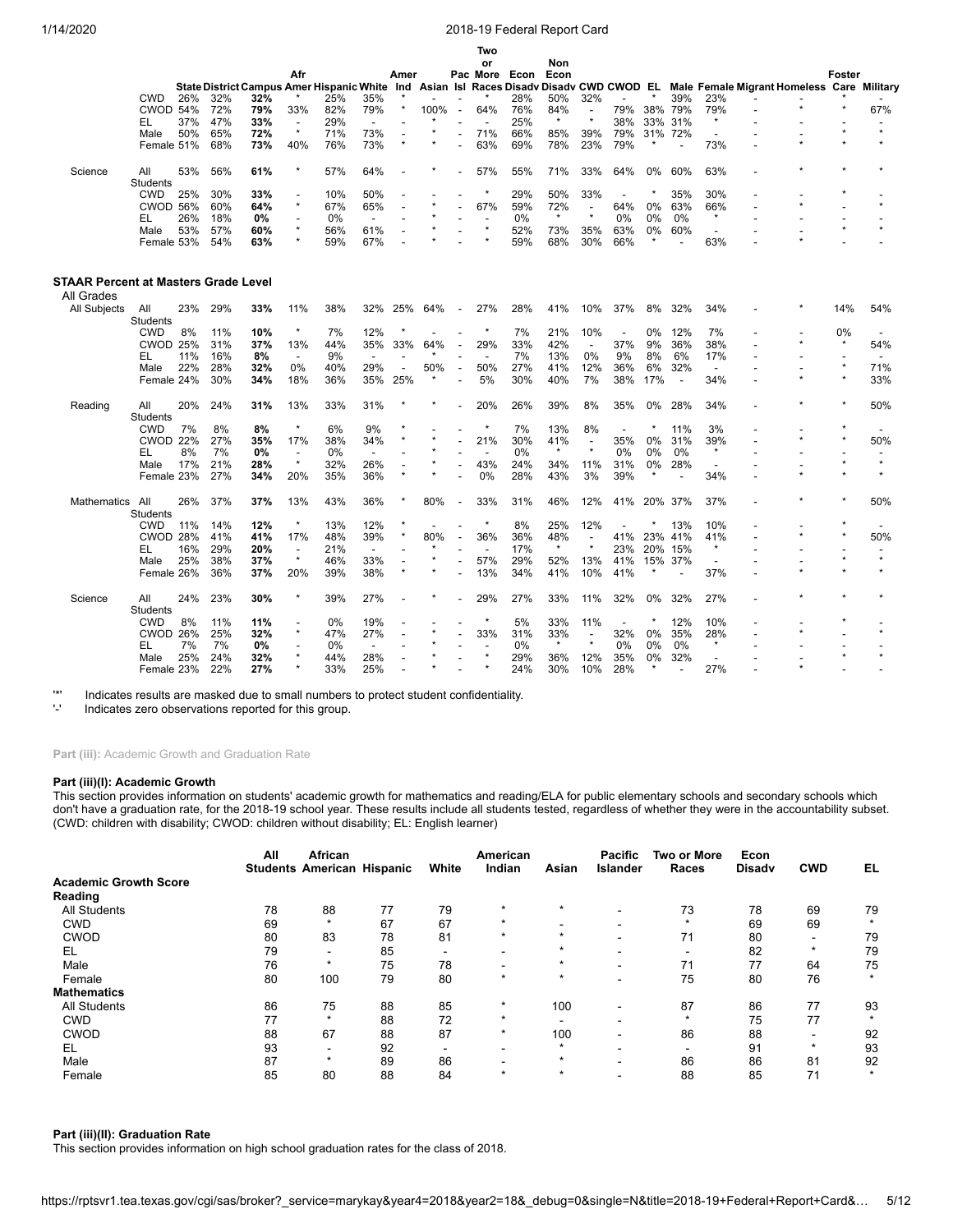| All                      | <b>African</b> |                          | White                             | <b>American</b><br>Indian | Asian                                                               | <b>Pacific</b> | <b>Two</b><br>or<br><b>More</b> | Econ<br><b>Disadv</b> | <b>CWD</b>               | EL^                      | <b>Homeless</b> | <b>Foster</b><br>Care |
|--------------------------|----------------|--------------------------|-----------------------------------|---------------------------|---------------------------------------------------------------------|----------------|---------------------------------|-----------------------|--------------------------|--------------------------|-----------------|-----------------------|
|                          |                |                          |                                   |                           |                                                                     |                |                                 |                       |                          |                          |                 |                       |
| $\overline{\phantom{0}}$ | -              | $\overline{\phantom{0}}$ |                                   |                           |                                                                     |                |                                 |                       |                          |                          |                 |                       |
| $\overline{\phantom{0}}$ | -              | $\overline{\phantom{0}}$ | $\overline{\phantom{0}}$          | $\overline{\phantom{0}}$  | -                                                                   |                |                                 |                       |                          | -                        | -               |                       |
| $\overline{\phantom{0}}$ | $\blacksquare$ | $\overline{\phantom{0}}$ | $\overline{\phantom{0}}$          | $\overline{\phantom{0}}$  | -                                                                   |                |                                 |                       | -                        |                          | -               |                       |
| $\overline{\phantom{0}}$ | $\blacksquare$ | $\overline{\phantom{0}}$ | $\overline{\phantom{0}}$          | $\overline{\phantom{0}}$  | -                                                                   | -              |                                 |                       | -                        | -                        | -               |                       |
| -                        | $\sim$         | $\blacksquare$           | $\overline{\phantom{0}}$          | $\overline{\phantom{0}}$  | $\overline{\phantom{0}}$                                            | -              |                                 |                       | $\overline{\phantom{0}}$ | $\overline{\phantom{0}}$ | -               | -                     |
| -                        | $\blacksquare$ | $\,$                     | $\overline{\phantom{0}}$          | $\overline{\phantom{0}}$  | -                                                                   | -              |                                 |                       |                          |                          | -               | -                     |
|                          |                |                          | <b>Students American Hispanic</b> |                           | 4-year Longitudinal Cohort Graduation Rate (Gr 9-12): Class of 2018 |                |                                 |                       | <b>Islander Races</b>    |                          |                 |                       |

'\*' Indicates results are masked due to small numbers to protect student confidentiality.

 $'$ -' Indicates there are no students in the group.<br> $'$ <sup>1</sup>

Ever EL in grades 9-12

#### Part (iv): English Language Proficiency

This section provides information on the number and percentage of English learners achieving English language proficiency based on the 2019 TELPAS (Texas English Language Proficiency Assessment System) data. (EL: English learner)

> **Total EL in Class Proficiency of EL Rate of Proficiency**  $\wedge$   $\wedge$   $\wedge$   $\wedge$

'^' Indicates data reporting does not meet for Minimum Size.

'\*' Indicates results are masked due to small numbers to protect student confidentiality.

Indicates zero observations reported for this group.

#### Part (v): School Quality or Student Success (SQSS)

This section provides information on the other indicator of school quality or student success, which is college, career and military readiness (CCMR) for high schools and average performance rate of the three STAAR performance levels of all students, regardless of whether they were in the accountability subset, for elementary and secondary schools without a graduation rate. (CWD: children with disability; EL: English learner)

| Student Success (Student Achievement Domain Score: STAAR Component Only) | All                      | <b>African</b> | <b>Students American Hispanic</b> | White  | American<br>Indian | Asian | <b>Pacific</b><br>Islander | Two or More<br>Races     | Econ<br><b>Disady</b> | <b>CWD</b> | EL |
|--------------------------------------------------------------------------|--------------------------|----------------|-----------------------------------|--------|--------------------|-------|----------------------------|--------------------------|-----------------------|------------|----|
| <b>STAAR Component Score</b>                                             | 63                       | 37             | 63                                | 64     | 59                 | 76    | $\blacksquare$             | 60                       | 59                    | 37         | 29 |
| School Quality (College, Career, and Military Readiness Performance)     |                          |                |                                   |        |                    |       |                            |                          |                       |            |    |
| %Students meeting CCMR                                                   | $\overline{\phantom{0}}$ |                | -                                 | $\sim$ | $\,$               |       |                            | $\overline{\phantom{0}}$ | $\sim$                | -          |    |

'\*' Indicates results are masked due to small numbers to protect student confidentiality.

Indicates there are no students in the group.

## Part (vi): Goal Meeting Status

This section provides information on the progress of all students and each student group toward meeting the long-term goals or interim objectives on STAAR academic performance, federal graduation rate, and English learners' language proficiency. (CWD: children with disability; EL: English learner)

|                                 | All          | African<br><b>Students American Hispanic</b> |              | White        | American<br>Indian | Asian | <b>Pacific</b><br>Islander | Two or More<br>Races | Econ<br><b>Disady</b> | <b>CWD</b> | $EL +$ |
|---------------------------------|--------------|----------------------------------------------|--------------|--------------|--------------------|-------|----------------------------|----------------------|-----------------------|------------|--------|
| <b>STAAR Performance Status</b> |              |                                              |              |              |                    |       |                            |                      |                       |            |        |
| Reading                         |              |                                              |              |              |                    |       |                            |                      |                       |            |        |
| Interim Goals (2018-2022)       | 44%          | 32%                                          | 37%          | 60%          | 43%                | 74%   | 45%                        | 56%                  | 33%                   | 19%        | 29%    |
| <b>Target Met</b>               |              |                                              |              |              |                    |       |                            |                      |                       |            |        |
| Interim Goals (2023-2027)       | 52%          | 42%                                          | 46%          | 66%          | 51%                | 78%   | 53%                        | 62%                  | 43%                   | 31%        | 39%    |
| <b>Target Met</b>               |              |                                              |              | N            |                    |       |                            |                      |                       | N          |        |
| Interim Goals (2028-2032)       | 62%          | 54%                                          | 58%          | 73%          | 62%                | 82%   | 63%                        | 70%                  | 55%                   | 45%        | 52%    |
| <b>Target Met</b>               | N            |                                              |              | N            |                    |       |                            |                      | N                     | N          |        |
| Long-Term Goals                 | 72%          | 66%                                          | 69%          | 80%          | 72%                | 87%   | 73%                        | 78%                  | 67%                   | 60%        | 65%    |
| <b>Target Met</b>               | N            |                                              | N            | N            |                    |       |                            |                      | N                     | N          |        |
| <b>Mathematics</b>              |              |                                              |              |              |                    |       |                            |                      |                       |            |        |
| Interim Goals (2018-2022)       | 46%          | 31%                                          | 40%          | 59%          | 45%                | 82%   | 50%                        | 54%                  | 36%                   | 23%        | 40%    |
| <b>Target Met</b>               | $\checkmark$ |                                              |              | $\checkmark$ |                    |       |                            |                      |                       | v          |        |
| Interim Goals (2023-2027)       | 54%          | 41%                                          | 49%          | 65%          | 53%                | 85%   | 57%                        | 61%                  | 45%                   | 34%        | 49%    |
| <b>Target Met</b>               | $\checkmark$ |                                              | $\checkmark$ | $\checkmark$ |                    |       |                            |                      |                       | N          |        |
| Interim Goals (2028-2032)       | 63%          | 54%                                          | 59%          | 73%          | 63%                | 88%   | 66%                        | 69%                  | 57%                   | 48%        | 59%    |
| <b>Target Met</b>               |              |                                              |              | $\checkmark$ |                    |       |                            |                      |                       | N          |        |
| Long-Term Goals                 | 73%          | 66%                                          | 70%          | 80%          | 73%                | 91%   | 75%                        | 77%                  | 68%                   | 62%        | 70%    |
| <b>Target Met</b>               |              |                                              |              | N            |                    |       |                            |                      |                       | N          |        |

#### **English Learner Language Proficiency Status**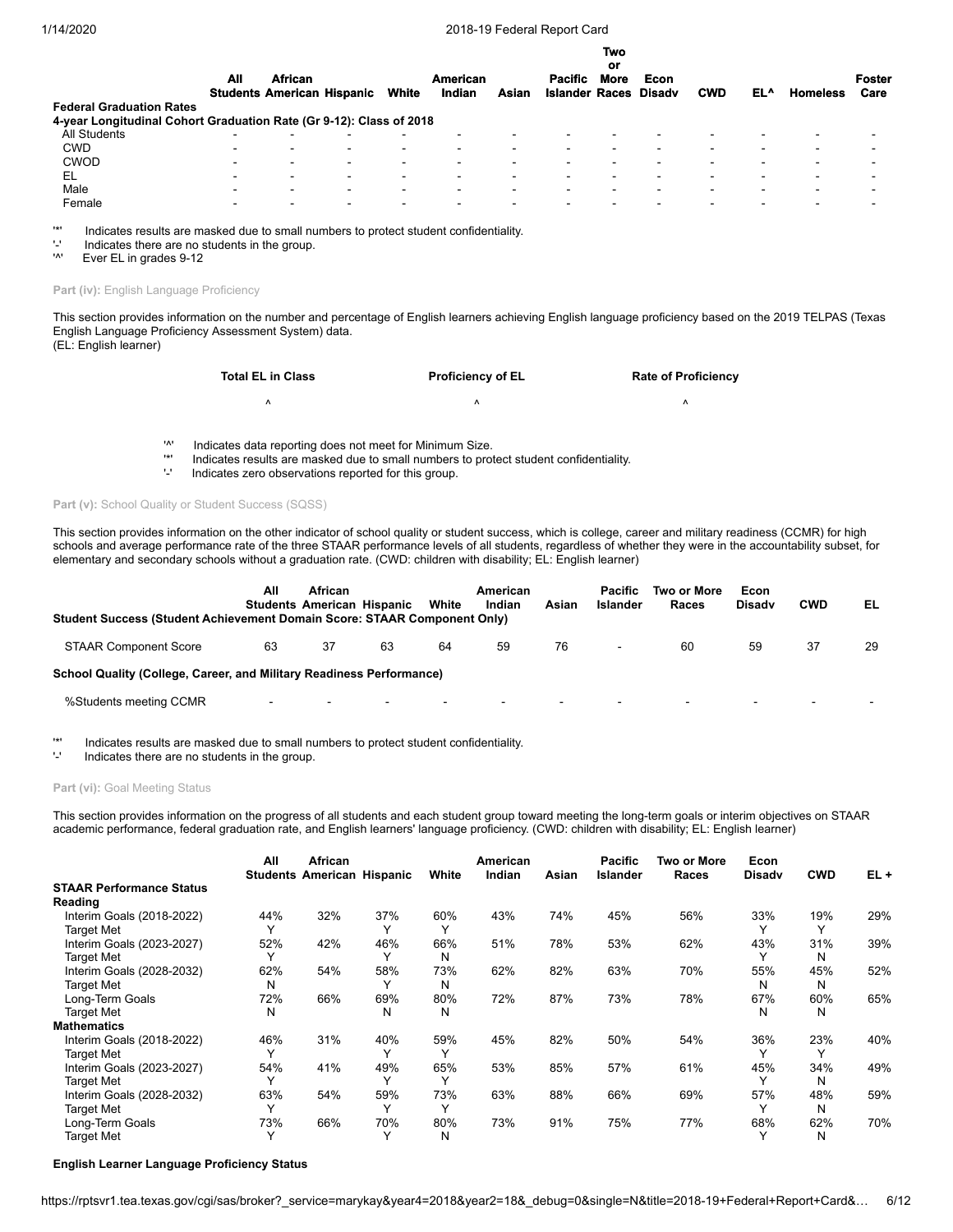| Interim Goals (2018-2022)                                 | All | African<br><b>Students American Hispanic</b> |     | White | American<br>Indian | Asian | <b>Pacific</b><br><b>Islander</b> | Two or More<br>Races | Econ<br><b>Disady</b> | <b>CWD</b> | $EL +$<br>36% |
|-----------------------------------------------------------|-----|----------------------------------------------|-----|-------|--------------------|-------|-----------------------------------|----------------------|-----------------------|------------|---------------|
| <b>Target Met</b><br>Interim Goals (2023-2027)            |     |                                              |     |       |                    |       |                                   |                      |                       |            | 38%           |
| <b>Target Met</b><br>Interim Goals (2028-2032)            |     |                                              |     |       |                    |       |                                   |                      |                       |            | 40%           |
| <b>Target Met</b><br>Long-Term Goals<br><b>Target Met</b> |     |                                              |     |       |                    |       |                                   |                      |                       |            | 40%           |
| <b>Federal Graduation Status^</b>                         |     |                                              |     |       |                    |       |                                   |                      |                       |            |               |
| Interim Goals (2018-2022)<br><b>Target Met</b>            | 90% | 90%                                          | 90% | 90%   | 90%                | 90%   | 90%                               | 90%                  | 90%                   | 90%        | 90%           |
| Interim Goals (2023-2027)<br><b>Target Met</b>            | 92% | 92%                                          | 92% | 92%   | 92%                | 92%   | 92%                               | 92%                  | 92%                   | 92%        | 92%           |
| Interim Goals (2028-2032)<br><b>Target Met</b>            | 94% | 94%                                          | 94% | 94%   | 94%                | 94%   | 94%                               | 94%                  | 94%                   | 94%        | 94%           |
| Long-Term Goals<br><b>Target Met</b>                      | 94% | 94%                                          | 94% | 94%   | 94%                | 94%   | 94%                               | 94%                  | 94%                   | 94%        | 94%           |

'+' STAAR Performance and Graduation use EL(Current & Monitored), EL English Learner Language Proficiency uses EL (Current).

Blank cells above represent student group indicators that do not meet the minimum size criteria.<br><sup>'N</sup> Student groups with graduation rates that were at ar above 00 percent are required to axcood the

Student groups with graduation rates that were at or above 90 percent are required to exceed that rate by at least a tenth of a percent in the following year(s).

**Part (vii):** STAAR Participation

This section provides the percentage of students assessed and not assessed on STAAR for mathematics, reading/ELA, and science. (CWD: children with disability; CWOD: children without disability; EL: English learner)

|                           |                        |      | African                               |      |                          | American                  |         | <b>Pacific</b>                                        | Two or<br>More | Econ | Non<br>Econ |                |                |         |                   |                |                     |
|---------------------------|------------------------|------|---------------------------------------|------|--------------------------|---------------------------|---------|-------------------------------------------------------|----------------|------|-------------|----------------|----------------|---------|-------------------|----------------|---------------------|
| <b>Participation Rate</b> |                        |      | <b>Campus American Hispanic White</b> |      |                          |                           |         | Indian Asian Islander Races Disady Disady CWD CWOD EL |                |      |             |                |                |         |                   |                | Male Female Migrant |
|                           |                        |      |                                       |      |                          |                           |         |                                                       |                |      |             |                |                |         |                   |                |                     |
| All Subjects              | All<br><b>Students</b> | 100% | 100%                                  | 100% | 100%                     | 100%                      | 100%    |                                                       | 100%           | 100% | 100%        |                | 100% 100%      |         | 100% 100%         | 100%           |                     |
|                           | <b>CWD</b>             | 100% | $\star$                               | 100% | 100%                     | $\star$                   |         | $\overline{a}$                                        | $\star$        | 100% | 100%        | 100%           | $\overline{a}$ |         | 100% 100%         | 100%           |                     |
|                           | <b>CWOD</b>            | 100% | 100%                                  | 100% | 100%                     | 100%                      | 100%    | $\blacksquare$                                        | 100%           | 99%  | 100%        |                | 100%           |         | 100% 100%         | 100%           |                     |
|                           | EL                     | 100% | $\overline{a}$                        | 100% |                          | $\overline{a}$            |         | $\overline{\phantom{a}}$                              | $\overline{a}$ | 100% | 100%        | 100%           | 100%           |         | 100% 100%         | 100%           |                     |
|                           | Male                   | 100% | 100%                                  | 100% | 100%                     | $\blacksquare$            | 100%    | $\blacksquare$                                        | 100%           | 100% | 100%        | 100%           | 100%           |         | 100% 100%         | $\blacksquare$ |                     |
|                           | Female                 | 100% | 100%                                  | 100% | 100%                     | 100%                      |         | $\blacksquare$                                        | 100%           | 99%  | 100%        | 100%           | 100%           | 100%    | $\blacksquare$    | 100%           |                     |
| Reading                   | All<br><b>Students</b> | 100% | 100%                                  | 100% | 100%                     | $\star$                   |         | $\blacksquare$                                        | 100%           | 100% | 100%        | 100%           | 100%           |         | 100% 100%         | 100%           |                     |
|                           | <b>CWD</b>             | 100% | $\star$                               | 100% | 100%                     | $\star$                   |         | $\overline{a}$                                        | $\star$        | 100% | 100%        | 100%           |                |         | 100%              | 100%           |                     |
|                           | <b>CWOD</b>            | 100% | 100%                                  | 100% | 100%                     | $\star$                   | $\star$ | $\overline{\phantom{a}}$                              | 100%           | 100% | 100%        |                | 100%           |         | 100% 100%         | 100%           |                     |
|                           | EL                     | 100% | $\overline{a}$                        | 100% | $\overline{\phantom{a}}$ |                           |         |                                                       | $\overline{a}$ | 100% |             | $\star$        | 100%           | 100%    | 100%              |                |                     |
|                           | Male                   | 100% | $\star$                               | 100% | 100%                     |                           |         | $\blacksquare$                                        | 100%           | 99%  | 100%        | 100%           | 100%           |         | 100% 100%         |                |                     |
|                           | Female                 | 100% | 100%                                  | 100% | 100%                     | $\star$                   | $\star$ |                                                       | 100%           | 100% | 100%        | 100%           | 100%           |         |                   | 100%           |                     |
| <b>Mathematics</b>        | All<br><b>Students</b> | 100% | 100%                                  | 100% | 100%                     | *                         | 100%    | $\blacksquare$                                        | 100%           | 99%  | 100%        | 100%           | 100%           |         | 100% 100%         | 100%           |                     |
|                           | <b>CWD</b>             | 100% | $\ast$                                | 100% | 100%                     | ×                         |         |                                                       | $\star$        | 100% | 100%        | 100%           |                |         | 100%              | 100%           |                     |
|                           | <b>CWOD</b>            | 100% |                                       | 100% | 99%                      | $\star$                   | 100%    | $\overline{\phantom{a}}$<br>$\blacksquare$            | 100%           | 99%  | 100%        |                |                |         |                   |                |                     |
|                           | EL                     | 100% | 100%<br>$\blacksquare$                | 100% |                          |                           |         |                                                       |                | 100% |             | $\star$        | 100%<br>100%   | 100%    | 100% 100%<br>100% | 100%           |                     |
|                           |                        |      | $\star$                               |      |                          | $\overline{\phantom{a}}$  |         | $\blacksquare$                                        | 100%           | 99%  |             |                |                |         |                   |                |                     |
|                           | Male                   | 100% |                                       | 100% | 100%                     | $\blacksquare$<br>$\star$ |         | $\overline{\phantom{a}}$                              |                |      | 100%        | 100%           | 100%           |         | 100% 100%         |                |                     |
|                           | Female                 | 100% | 100%                                  | 100% | 99%                      |                           |         | $\overline{a}$                                        | 100%           | 99%  | 100%        | 100%           | 100%           |         |                   | 100%           |                     |
| Science                   | All<br>Students        | 100% | $\star$                               | 100% | 99%                      |                           |         |                                                       | 100%           | 99%  | 100%        |                | 100% 100%      |         | 100% 100%         | 99%            |                     |
|                           | <b>CWD</b>             | 100% | $\overline{a}$                        | 100% | 100%                     | L.                        |         | $\overline{a}$                                        | $\star$        | 100% | 100%        | 100%           |                |         | 100%              | 100%           |                     |
|                           | <b>CWOD</b>            | 100% | $\star$                               | 100% | 99%                      |                           |         |                                                       | 100%           | 99%  | 100%        | $\overline{a}$ | 100%           |         | 100% 100%         | 99%            | $\overline{a}$      |
|                           | EL.                    | 100% |                                       | 100% | $\sim$                   |                           |         |                                                       | $\blacksquare$ | 100% |             | $\star$        | 100%           |         | 100% 100%         | $\star$        |                     |
|                           | Male                   | 100% | $\star$                               | 100% | 100%                     |                           |         |                                                       | $\star$        | 100% | 100%        | 100%           | 100%           |         | 100% 100%         |                |                     |
| Non-Participation Rate    | Female                 | 99%  | $\star$                               | 100% | 99%                      |                           |         |                                                       | $\star$        | 99%  | 100%        | 100%           | 99%            |         |                   | 99%            |                     |
|                           |                        |      |                                       |      |                          |                           |         |                                                       |                |      |             |                |                |         |                   |                |                     |
| All Subjects              | All<br><b>Students</b> | О%   | 0%                                    | 0%   | 0%                       | 0%                        | 0%      |                                                       | 0%             | 0%   | 0%          | 0%             | 0%             | 0%      | 0%                | 0%             |                     |
|                           | <b>CWD</b>             | 0%   | $\star$                               | 0%   | 0%                       | $\star$                   |         |                                                       | $\star$        | 0%   | 0%          | 0%             | $\blacksquare$ | 0%      | 0%                | 0%             |                     |
|                           | <b>CWOD</b>            | 0%   | 0%                                    | 0%   | 0%                       | 0%                        | 0%      |                                                       | 0%             | 1%   | 0%          | $\sim$         | 0%             | 0%      | 0%                | 0%             |                     |
|                           | EL.                    | 0%   | $\blacksquare$                        | 0%   | $\blacksquare$           | $\sim$                    | $\star$ | $\blacksquare$                                        | $\blacksquare$ | 0%   | 0%          | 0%             | 0%             | 0%      | 0%                | 0%             |                     |
|                           | Male                   | 0%   | 0%                                    | 0%   | 0%                       | $\sim$                    | 0%      | $\overline{\phantom{a}}$                              | 0%             | 0%   | 0%          | 0%             | 0%             | 0%      | 0%                |                |                     |
|                           | Female                 | 0%   | 0%                                    | 0%   | 0%                       | 0%                        | $\star$ | $\overline{\phantom{a}}$                              | 0%             | 1%   | 0%          | 0%             | 0%             | 0%      | $\blacksquare$    | 0%             |                     |
| Reading                   | All<br><b>Students</b> | 0%   | 0%                                    | 0%   | 0%                       | $\star$                   | $\star$ |                                                       | 0%             | 0%   | 0%          | 0%             | 0%             | 0%      | 0%                | 0%             |                     |
|                           | <b>CWD</b>             | 0%   | $\star$                               | 0%   | 0%                       |                           |         |                                                       | $\star$        | 0%   | 0%          | 0%             |                | $\star$ | 0%                | 0%             |                     |
|                           | <b>CWOD</b>            | 0%   | 0%                                    | 0%   | 0%                       | $\star$                   | $\star$ |                                                       | 0%             | 0%   | 0%          | $\blacksquare$ | 0%             | 0%      | 0%                | 0%             |                     |
|                           | EL                     | О%   | $\sim$                                | 0%   | $\sim$                   |                           | $\star$ |                                                       | $\overline{a}$ | 0%   | $\star$     | $\star$        | 0%             | 0%      | 0%                | $\star$        |                     |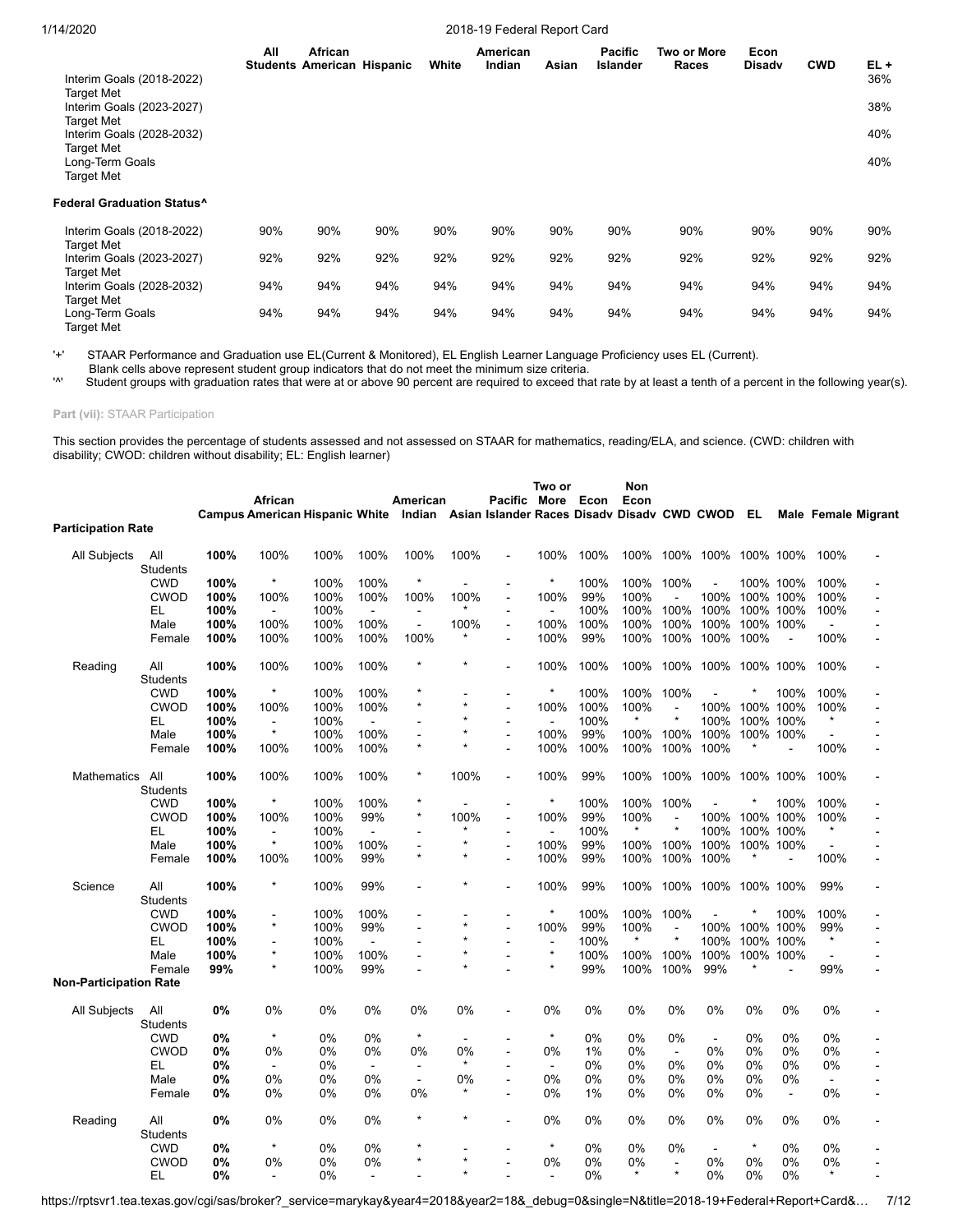|                    |                 |    |                                       |    |                          |                          |         |                             | Two or                   |      | Non     |            |             |         |       |         |                            |
|--------------------|-----------------|----|---------------------------------------|----|--------------------------|--------------------------|---------|-----------------------------|--------------------------|------|---------|------------|-------------|---------|-------|---------|----------------------------|
|                    |                 |    | African                               |    |                          | American                 |         | Pacific                     | More                     | Econ | Econ    |            |             |         |       |         |                            |
|                    |                 |    | <b>Campus American Hispanic White</b> |    |                          | Indian                   |         | Asian Islander Races Disadv |                          |      | Disadv  | <b>CWD</b> | <b>CWOD</b> | EL      |       |         | <b>Male Female Migrant</b> |
|                    | Male            | 0% |                                       | 0% | $0\%$                    |                          | $\star$ |                             | 0%                       | 1%   | 0%      | 0%         | 0%          | $0\%$   | $0\%$ |         |                            |
|                    | Female          | 0% | 0%                                    | 0% | $0\%$                    | $\star$                  | $\star$ |                             | 0%                       | 0%   | 0%      | 0%         | 0%          |         |       | 0%      |                            |
| <b>Mathematics</b> | All             | 0% | 0%                                    | 0% | $0\%$                    | $\ast$                   | 0%      |                             | 0%                       | 1%   | 0%      | 0%         | 0%          | $0\%$   | $0\%$ | $0\%$   |                            |
|                    | Students        |    |                                       |    |                          |                          |         |                             |                          |      |         |            |             |         |       |         |                            |
|                    | <b>CWD</b>      | 0% | $\star$                               | 0% | 0%                       | $\star$                  |         |                             | *                        | 0%   | 0%      | 0%         |             |         | 0%    | 0%      |                            |
|                    | <b>CWOD</b>     | 0% | $0\%$                                 | 0% | 1%                       | $\star$                  | 0%      |                             | 0%                       | 1%   | 0%      | $\sim$     | 0%          | $0\%$   | 0%    | 0%      |                            |
|                    | EL              | 0% |                                       | 0% | $\overline{\phantom{a}}$ |                          | $\star$ |                             | $\overline{\phantom{0}}$ | 0%   | $\star$ | $\star$    | 0%          | $0\%$   | 0%    | $\star$ |                            |
|                    | Male            | 0% | $\star$                               | 0% | 0%                       | $\overline{\phantom{0}}$ | $\star$ |                             | 0%                       | 1%   | 0%      | $0\%$      | 0%          | $0\%$   | $0\%$ |         |                            |
|                    | Female          | 0% | 0%                                    | 0% | 1%                       | $\star$                  | $\star$ |                             | 0%                       | 1%   | 0%      | 0%         | 0%          | $\star$ |       | 0%      |                            |
| Science            | All             | 0% | $\star$                               | 0% | 1%                       |                          | $\star$ |                             | 0%                       | 1%   | 0%      | 0%         | 0%          | $0\%$   | 0%    | 1%      |                            |
|                    | <b>Students</b> |    |                                       |    |                          |                          |         |                             |                          |      |         |            |             |         |       |         |                            |
|                    | <b>CWD</b>      | 0% |                                       | 0% | $0\%$                    |                          |         |                             | $\star$                  | 0%   | 0%      | 0%         |             |         | 0%    | 0%      |                            |
|                    | <b>CWOD</b>     | 0% | $\star$                               | 0% | 1%                       |                          | $\star$ |                             | 0%                       | 1%   | 0%      | $\sim$     | 0%          | $0\%$   | 0%    | 1%      |                            |
|                    | EL              | 0% |                                       | 0% | $\blacksquare$           |                          | $\star$ |                             |                          | 0%   | $\star$ | $\star$    | 0%          | $0\%$   | 0%    | $\star$ |                            |
|                    | Male            | 0% | $\star$                               | 0% | 0%                       |                          | $\star$ |                             | $\star$                  | 0%   | 0%      | 0%         | 0%          | 0%      | $0\%$ |         |                            |
|                    | Female          | 1% | $\star$                               | 0% | 1%                       |                          | $\star$ |                             | $\star$                  | 1%   | 0%      | $0\%$      | 1%          | $\star$ |       | 1%      |                            |

'\*' Indicates results are masked due to small numbers to protect student confidentiality.

Indicates zero observations reported for this group.

#### Part (viii): Civil Rights Data

Part (viii)(I) This section provides information from the 2015-16 CRDC surveys, submitted by school districts to the Office for Civil Rights on measures of school quality, climate, and safety, including counts of in-school suspensions, out-of-school suspensions, expulsions, school related arrests, referrals to law enforcement, chronic absenteeism (including both excused and unexcused absences), incidences of violence, including bullying and harassment. (EL: English learner)

**Students**

|                                                               |        | <b>Total</b>                     | African                    |                   |                | Indian or<br>Alaska |                   | Pacific               | Two<br>or<br>More |             | with                | งเนนงแเอ<br>with<br><b>Students Disabilities</b><br>(Section |
|---------------------------------------------------------------|--------|----------------------------------|----------------------------|-------------------|----------------|---------------------|-------------------|-----------------------|-------------------|-------------|---------------------|--------------------------------------------------------------|
|                                                               |        |                                  | students American Hispanic |                   | White          | <b>Native</b>       | Asian             | <b>Islander Races</b> |                   | EL          | <b>Disabilities</b> | 504)                                                         |
| <b>Students Without Disabilities</b><br>In-School Suspensions |        |                                  |                            |                   |                |                     |                   |                       |                   |             |                     |                                                              |
|                                                               | Male   | 2                                | 0                          | 0                 | 2              | 0                   | 0                 | 0                     | 0                 | 0           |                     |                                                              |
|                                                               | Female | $\overline{c}$                   | $\pmb{0}$                  | 0                 | 2              | $\pmb{0}$           | $\mathbf 0$       | $\mathbf 0$           | $\mathbf 0$       | 0           |                     |                                                              |
|                                                               | Total  | 4                                | $\mathbf 0$                | 0                 | 4              | 0                   | 0                 | 0                     | $\mathbf 0$       | 0           |                     |                                                              |
| Out-of-School Suspensions                                     |        |                                  |                            |                   |                |                     |                   |                       |                   |             |                     |                                                              |
|                                                               | Male   | $\overline{2}$                   | $\mathbf 0$                | 0                 | 2              | 0                   | $\mathbf 0$       | $\mathbf 0$           | $\mathbf 0$       | 0           |                     |                                                              |
|                                                               | Female | $\overline{c}$<br>$\overline{4}$ | 0                          | 0                 | 2              | 0                   | 0<br>$\mathbf{0}$ | 0                     | 0                 | 0           |                     |                                                              |
| Expulsions                                                    | Total  |                                  | $\mathbf 0$                | 0                 | 4              | $\mathbf 0$         |                   | $\Omega$              | $\Omega$          | $\mathbf 0$ |                     |                                                              |
| <b>With Educational Services</b>                              | Male   | $\overline{2}$                   | $\mathbf 0$                | 0                 | 2              | $\mathbf 0$         | $\mathbf 0$       | $\Omega$              | 0                 | 0           |                     |                                                              |
|                                                               | Female | $\mathbf 0$                      | 0                          | 0                 | 0              | $\mathbf 0$         | $\mathbf 0$       | 0                     | $\mathbf 0$       | $\mathbf 0$ |                     |                                                              |
|                                                               | Total  | 2                                | 0                          | 0                 | 2              | 0                   | 0                 | 0                     | 0                 | 0           |                     |                                                              |
| <b>Without Educational</b>                                    | Male   | $\mathbf{0}$                     | $\mathbf 0$                | 0                 | 0              | $\mathbf 0$         | $\mathbf 0$       | $\Omega$              | $\mathbf 0$       | $\mathbf 0$ |                     |                                                              |
| Services                                                      |        |                                  |                            |                   |                |                     |                   |                       |                   |             |                     |                                                              |
|                                                               | Female | 0                                | 0                          | 0                 | 0              | $\mathbf 0$         | $\mathbf 0$       | 0                     | 0                 | $\mathbf 0$ |                     |                                                              |
|                                                               | Total  | $\mathbf 0$                      | $\mathbf 0$                | 0                 | 0              | $\pmb{0}$           | $\mathbf 0$       | 0                     | $\mathbf 0$       | 0           |                     |                                                              |
| <b>Under Zero Tolerance</b><br>Policies                       | Male   | $\mathbf 0$                      | $\mathbf 0$                | 0                 | 0              | 0                   | $\mathbf 0$       | 0                     | 0                 | 0           |                     |                                                              |
|                                                               | Female | 0                                | 0                          | 0                 | 0              | 0                   | 0                 | 0                     | 0                 | 0           |                     |                                                              |
|                                                               | Total  | $\Omega$                         | $\Omega$                   | $\Omega$          | 0              | $\mathbf 0$         | $\Omega$          | $\Omega$              | $\Omega$          | $\mathbf 0$ |                     |                                                              |
| <b>School-Related Arrests</b>                                 |        |                                  |                            |                   |                |                     |                   |                       |                   |             |                     |                                                              |
|                                                               | Male   | 0                                | 0                          | 0                 | 0              | 0                   | 0                 | 0                     | 0                 | 0           |                     |                                                              |
|                                                               | Female | 0                                | 0                          | 0                 | 0              | 0                   | $\mathbf 0$       | 0                     | 0                 | $\mathbf 0$ |                     |                                                              |
|                                                               | Total  | $\Omega$                         | $\mathbf 0$                | 0                 | 0              | $\mathbf 0$         | $\Omega$          | $\Omega$              | $\mathbf 0$       | 0           |                     |                                                              |
| <b>Referrals to Law Enforcement</b>                           |        |                                  |                            |                   |                |                     |                   |                       |                   |             |                     |                                                              |
|                                                               | Male   | $\mathbf 0$                      | 0                          | 0                 | 0              | $\mathbf 0$         | 0                 | 0                     | $\mathbf 0$       | 0           |                     |                                                              |
|                                                               | Female | 0<br>$\mathbf{0}$                | 0                          | 0<br>$\mathbf{0}$ | 0              | 0                   | 0<br>$\mathbf{0}$ | 0                     | 0                 | 0           |                     |                                                              |
| <b>Students With Disabilities</b>                             | Total  |                                  | $\mathbf 0$                |                   | 0              | $\mathbf 0$         |                   | $\Omega$              | $\Omega$          | $\mathbf 0$ |                     |                                                              |
| In-School Suspensions                                         |        |                                  |                            |                   |                |                     |                   |                       |                   |             |                     |                                                              |
|                                                               | Male   | 2                                | 0                          | 0                 | 2              | $\mathbf 0$         | 0                 | 0                     | $\mathbf 0$       | 0           |                     | 0                                                            |
|                                                               | Female | 0                                | 0                          | 0                 | 0              | 0                   | 0                 | 0                     | 0                 | 0           |                     | $\mathbf 0$                                                  |
|                                                               | Total  | $\overline{2}$                   | $\mathbf 0$                | 0                 | $\overline{2}$ | $\mathbf 0$         | $\mathbf 0$       | $\Omega$              | $\mathbf 0$       | $\mathbf 0$ |                     | $\mathbf 0$                                                  |
| Out-of-School Suspensions                                     |        |                                  |                            |                   |                |                     |                   |                       |                   |             |                     |                                                              |
|                                                               | Male   | 4                                | 0                          | 0                 | 2              | $\mathbf 0$         | $\mathbf 0$       | 0                     | $\overline{2}$    | $\mathbf 0$ |                     | 0                                                            |
|                                                               | Female | 0                                | 0                          | 0                 | 0              | 0                   | $\mathbf 0$       | 0                     | $\mathbf 0$       | 0           |                     | $\mathbf 0$                                                  |
| Expulsions                                                    | Total  | 4                                | 0                          | 0                 | 2              | 0                   | $\mathbf 0$       | 0                     | $\overline{2}$    | 0           |                     | 0                                                            |
| <b>With Educational Services</b>                              | Male   | 2                                | 0                          | 0                 | 2              | 0                   | 0                 | 0                     | 0                 | 0           |                     | $\overline{c}$                                               |
|                                                               | Female | $\mathbf 0$                      | $\mathbf 0$                | $\Omega$          | 0              | $\mathbf 0$         | $\Omega$          | $\Omega$              | $\Omega$          | $\mathbf 0$ |                     | $\Omega$                                                     |
|                                                               | Total  | $\overline{c}$                   | 0                          | 0                 | 2              | 0                   | $\mathbf 0$       | 0                     | 0                 | 0           |                     | $\overline{c}$                                               |
| <b>Without Educational</b><br>Services                        | Male   | $\mathbf 0$                      | $\mathbf 0$                | 0                 | 0              | 0                   | $\mathbf 0$       | $\mathbf 0$           | 0                 | 0           |                     | $\mathbf 0$                                                  |
|                                                               | Female | $\mathbf 0$                      | 0                          | 0                 | 0              | $\mathbf 0$         | $\mathbf 0$       | 0                     | $\mathbf 0$       | $\mathbf 0$ |                     | $\mathbf 0$                                                  |

https://rptsvr1.tea.texas.gov/cgi/sas/broker?\_service=marykay&year4=2018&year2=18&\_debug=0&single=N&title=2018-19+Federal+Report+Card&… 8/12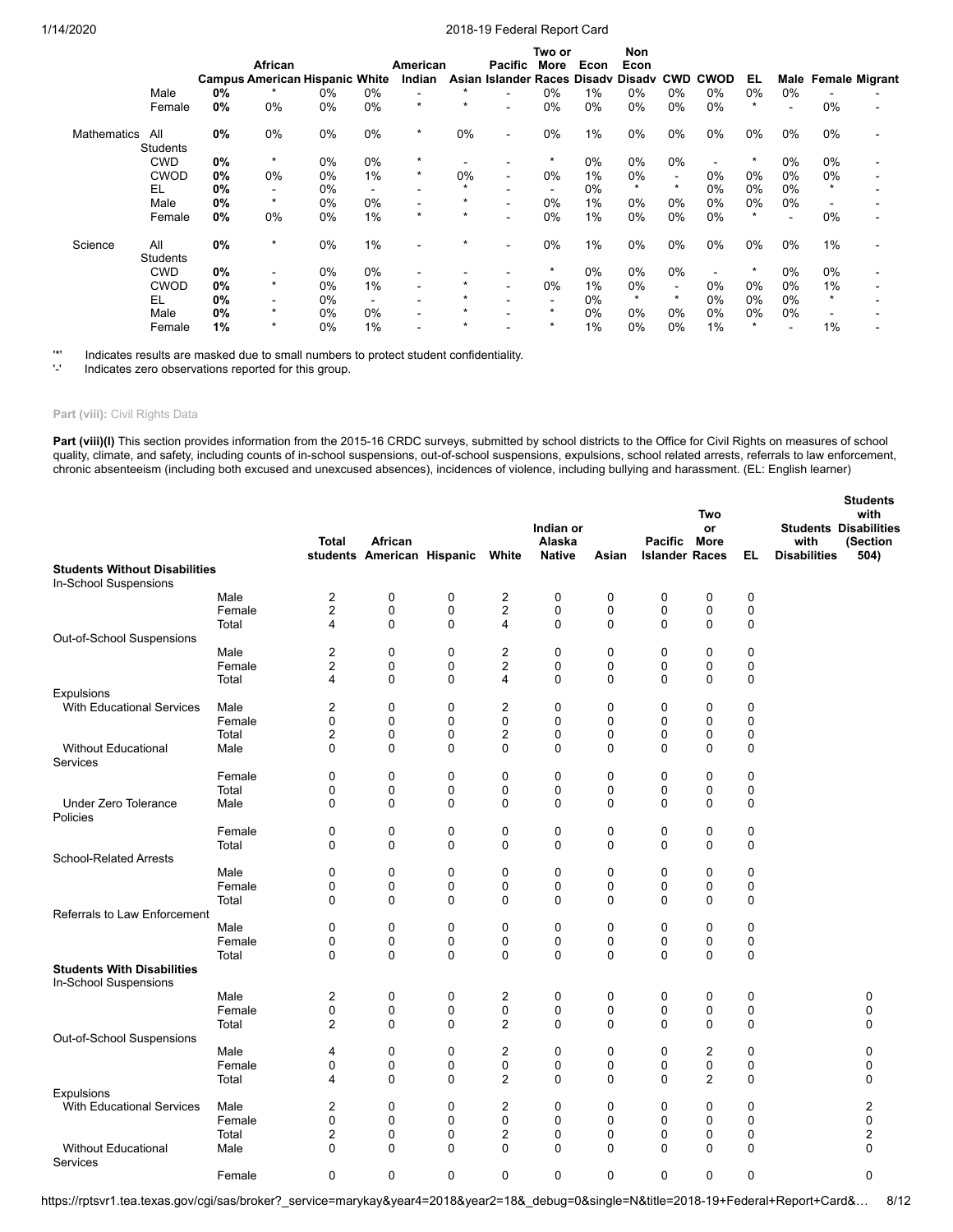**Students**

|                                            |        |              |          |          |          | Indian or     |             |                       | Two<br>or   |          | <b>Students</b>     | with<br><b>Disabilities</b> |
|--------------------------------------------|--------|--------------|----------|----------|----------|---------------|-------------|-----------------------|-------------|----------|---------------------|-----------------------------|
|                                            |        | <b>Total</b> | African  |          |          | Alaska        |             | <b>Pacific</b>        | <b>More</b> |          | with                | (Section                    |
|                                            |        | students     | American | Hispanic | White    | <b>Native</b> | Asian       | <b>Islander Races</b> |             | EL.      | <b>Disabilities</b> | 504)                        |
|                                            | Total  | 0            | 0        |          | 0        | 0             | 0           | 0                     | 0           | 0        |                     |                             |
| <b>Under Zero Tolerance</b><br>Policies    | Male   | 0            | 0        | 0        | 0        | 0             | 0           | 0                     | 0           | 0        |                     |                             |
|                                            | Female | 0            | 0        | 0        | 0        | 0             | 0           | 0                     | 0           | 0        |                     |                             |
|                                            | Total  | $\Omega$     | $\Omega$ | $\Omega$ | $\Omega$ | $\Omega$      | $\Omega$    | $\Omega$              | $\Omega$    | 0        |                     |                             |
| <b>School-Related Arrests</b>              |        |              |          |          |          |               |             |                       |             |          |                     |                             |
|                                            | Male   | 0            | 0        | 0        | 0        | 0             | 0           | 0                     | 0           |          |                     |                             |
|                                            | Female | 0            | 0        | $\Omega$ | 0        | 0             | $\Omega$    | 0                     | 0           |          |                     |                             |
|                                            | Total  | $\Omega$     | 0        | $\Omega$ | $\Omega$ | $\Omega$      | $\Omega$    | 0                     | 0           | 0        |                     |                             |
| Referrals to Law Enforcement               |        |              |          |          |          |               |             |                       |             |          |                     |                             |
|                                            | Male   | $\mathbf 0$  | 0        | 0        | 0        | 0             | $\mathbf 0$ | 0                     | 0           |          |                     |                             |
|                                            | Female | 0            | 0        | 0        | 0        | 0             | 0           | 0                     | 0           |          |                     |                             |
|                                            | Total  | $\Omega$     | 0        | $\Omega$ | $\Omega$ | $\Omega$      | $\Omega$    | 0                     | 0           | $\Omega$ |                     |                             |
| <b>All Students</b><br>Chronic Absenteeism |        |              |          |          |          |               |             |                       |             |          |                     |                             |
|                                            | Male   | 13           | 0        | 0        | 11       | 0             | 0           | 0                     | 2           | $\Omega$ | 2                   |                             |
|                                            | Female | 16           | 2        | 0        | 14       | 0             | $\Omega$    | 0                     | 0           | 0        | $\overline{2}$      |                             |
|                                            | Total  | 29           | 2        | 0        | 25       | 0             | $\Omega$    |                       | 2           | 0        | 4                   |                             |

|                                                                            | Total |
|----------------------------------------------------------------------------|-------|
| Incidents of Violence                                                      |       |
| Incidents of rape or attempted rape                                        |       |
| Incidents of sexual assault (other than rape)                              |       |
| Incidents of robbery with a weapon                                         |       |
| Incidents of robbery with a firearm or explosive device                    |       |
| Incidents of robbery without a weapon                                      |       |
| Incidents of physical attack or fight with a weapon                        |       |
| Incidents of physical attack or fight with a firearm or explosive device   |       |
| Incidents of physical attack or fight without a weapon                     |       |
| Incidents of threats of physical attack with a weapon                      |       |
| Incidents of threats of physical attack with a firearm or explosive device |       |
| Incidents of threats of physical attack without a weapon                   |       |
| Incidents of possession of a firearm or explosive device                   |       |
| Allegations of Harassment or bullying                                      |       |
| On the basis of sex                                                        |       |
| On the basis of race                                                       |       |
| On the basis of disability                                                 |       |
| On the basis of sexual orientation                                         |       |
| On the basis of religiion                                                  |       |

Part (viii)(II) This section provides information from the 2015-16 CRDC surveys, submitted by school districts to the Office for Civil Rights, on the number of students enrolled in preschool programs and accelerated coursework to earn postsecondary credit while still in high school.

|                                         |        | <b>Total</b><br>students | African<br>American      | Hispanic                 | White                    | Indian or<br>Alaska<br><b>Native</b> | Asian                    | Pacific<br><b>Islander Races</b> | <b>Two</b><br>or<br>More | EL                       | <b>Students</b><br>with<br><b>Disabilities</b> |
|-----------------------------------------|--------|--------------------------|--------------------------|--------------------------|--------------------------|--------------------------------------|--------------------------|----------------------------------|--------------------------|--------------------------|------------------------------------------------|
| Preschool Programs                      |        |                          |                          |                          |                          |                                      |                          |                                  |                          |                          |                                                |
|                                         | Male   | $\overline{\phantom{0}}$ | $\overline{\phantom{0}}$ | $\overline{\phantom{0}}$ | $\blacksquare$           |                                      |                          |                                  |                          |                          |                                                |
|                                         | Female | $\overline{\phantom{a}}$ | $\sim$                   | $\blacksquare$           | $\sim$                   | $\blacksquare$                       |                          | $\sim$                           | $\,$ $\,$                |                          |                                                |
|                                         | Total  | -                        | $\overline{\phantom{0}}$ | $\overline{\phantom{0}}$ | $\overline{\phantom{0}}$ | -                                    |                          |                                  |                          |                          |                                                |
| <b>Accelerated Coursework</b>           |        |                          |                          |                          |                          |                                      |                          |                                  |                          |                          |                                                |
| <b>Advanced Placement Courses</b>       | Male   | $\overline{\phantom{0}}$ | $\blacksquare$           | $\overline{\phantom{0}}$ | $\blacksquare$           | -                                    |                          |                                  |                          |                          |                                                |
|                                         | Female | $\overline{\phantom{0}}$ | ۰.                       | $\overline{\phantom{a}}$ | $\blacksquare$           | ٠                                    | $\overline{\phantom{a}}$ | $\sim$                           | $\,$ $\,$                | $\overline{\phantom{a}}$ |                                                |
|                                         | Total  | $\overline{\phantom{0}}$ | $\sim$                   | $\blacksquare$           | $\blacksquare$           | $\blacksquare$                       | $\overline{\phantom{0}}$ | $\sim$                           | $\,$ $\,$                | $\overline{\phantom{0}}$ |                                                |
| International Baccalaureate<br>Courses  | Male   | -                        | $\sim$                   | $\overline{\phantom{0}}$ | $\blacksquare$           | -                                    |                          | $\overline{\phantom{0}}$         |                          | <b>1</b>                 |                                                |
|                                         | Female | $\overline{\phantom{0}}$ | $\overline{\phantom{0}}$ | $\overline{\phantom{0}}$ | $\overline{\phantom{a}}$ |                                      |                          |                                  |                          |                          |                                                |
|                                         | Total  | $\overline{\phantom{0}}$ | $\sim$                   | $\blacksquare$           | $\blacksquare$           | $\blacksquare$                       |                          | $\blacksquare$                   | $\,$ $\,$                |                          |                                                |
| Dual Enrollment/Dual Credit<br>Programs | Male   |                          | $\overline{\phantom{0}}$ | $\overline{\phantom{0}}$ | $\overline{\phantom{0}}$ |                                      |                          |                                  |                          |                          |                                                |
|                                         | Female | $\overline{\phantom{0}}$ | $\blacksquare$           | $\overline{\phantom{0}}$ | $\blacksquare$           |                                      |                          |                                  |                          |                          |                                                |
|                                         | Total  |                          |                          |                          | $\overline{\phantom{0}}$ |                                      |                          |                                  |                          |                          |                                                |

'\*' Indicates results are masked due to small numbers to protect student confidentiality.

Indicates there are no students in the group.

Blank cell indicates the student group is not applicable to this report.

Part (ix): Teacher Quality Data

This section provides information on the professional qualifications of teachers, including information disaggregated by high- and and low-poverty schools on the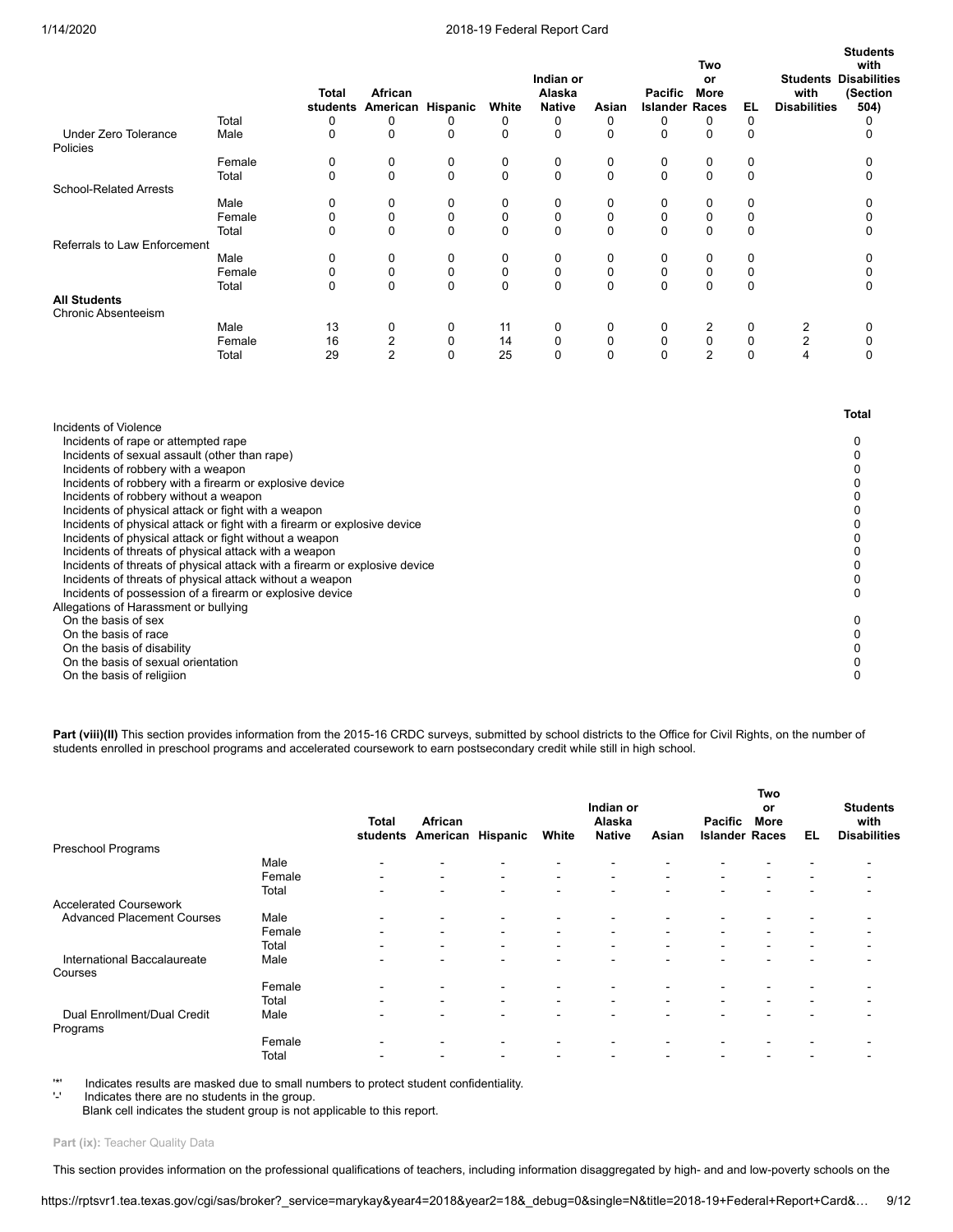number and percentage of (I) inexperienced teacher, principals, and other school leaders; (II) teachers teaching with emergency or provisional credentials; and (III) teachers who are not teaching in the subject or field for which the teacher is certified or licensed.

|                                                                                                        |                      | All School       |
|--------------------------------------------------------------------------------------------------------|----------------------|------------------|
| Inexperienced Teachers, Principals, and Other School Leaders                                           | <b>Number</b><br>8.4 | Percent<br>20.2% |
| Teachers Teaching with Emergency or Provisional Credentials                                            | 1.0                  | 2.5%             |
| Teacher Who Are Not Teaching in the Subject or Field for Which<br>the Teacher is Certified or Licensed | 6.1                  | 15.4%            |

'-' Indicates there are no data available in the group. Blank cell Indicates data are not applicable to this report.

## Part (x): Per-pupil Expenditure

This section provides information on the per-pupil expenditures of federal, state, and local funds, including actual personnel expenditures and actual nonpersonnel expenditures, disaggregated by source of funds, for each school district and campus for the preceding fiscal year.

## To be updated by June 30th, 2020.

## **Part (xi):** STAAR Alternate 2 Participation

This section provides information on the number and percentage of students with the most-significant cognitive disabilities who take STAAR Alternate 2, by grade and subject for the 2018-19 school year..

|                            | <b>State</b><br><b>Number of ALT2</b> | <b>State</b><br>Rate of ALT2 | <b>District</b><br><b>Number of ALT2</b> | <b>District</b><br>Rate of ALT2 | Campus<br><b>Number of ALT2</b> | <b>Campus</b><br>Rate of ALT2 |
|----------------------------|---------------------------------------|------------------------------|------------------------------------------|---------------------------------|---------------------------------|-------------------------------|
| Grade 3<br>Reading         | 5,881                                 | 1%                           | $\star$                                  | 2%                              |                                 |                               |
| Mathematics                | 5,880                                 | 1%                           | $\star$                                  | 2%                              |                                 |                               |
| Grade 4<br>Reading         | 6,312                                 | 2%                           | $\overline{7}$                           | 3%                              |                                 |                               |
| <b>Mathematics</b>         | 6,311                                 | 2%                           | $\overline{7}$                           | 3%                              |                                 |                               |
| Grade 5<br>Reading         | 6,133                                 | 1%                           | 8                                        | 3%                              |                                 |                               |
| <b>Mathematics</b>         | 6,131                                 | 1%                           | 8                                        | 3%                              |                                 |                               |
| Science                    | 6,133                                 | 1%                           | 8                                        | 3%                              |                                 |                               |
| Grade 6<br>Reading         | 6,038                                 | 1%                           | $\star$                                  | $1\%$                           |                                 |                               |
| <b>Mathematics</b>         | 6,036                                 | 1%                           | $\star$                                  | $1\%$                           |                                 | $\blacksquare$                |
| Grade 7<br>Reading         | 5,616                                 | 1%                           | 5                                        | 2%                              | 5                               | 2%                            |
| Mathematics                | 5,616                                 | 2%                           | 5                                        | 3%                              | 5                               | 3%                            |
| Grade 8<br>Reading         | 5,251                                 | 1%                           | $\star$                                  | 2%                              | $\star$                         | 2%                            |
| Mathematics                | 5,254                                 | 2%                           | $\star$                                  | 1%                              | $\star$                         | 1%                            |
| Science                    | 5,250                                 | 1%                           | $\star$                                  | 2%                              | $\star$                         | 2%                            |
| End of Course<br>English I | 5,150                                 | 1%                           | $\star$                                  | 1%                              |                                 |                               |
| English II                 | 4,680                                 | 1%                           | $\star$                                  | 1%                              |                                 |                               |
| Algebra I                  | 5,122                                 | 1%                           | $\star$                                  | 1%                              |                                 |                               |
| Biology                    | 4,954                                 | 1%                           | $\star$                                  | 1%                              |                                 |                               |
| All Grades<br>All Subjects | 101,751                               | 1%                           | 81                                       | 2%                              | 22                              | 2%                            |
| Reading                    | 45,064                                | 1%                           | 35                                       | 2%                              | 9                               | 2%                            |
| Mathematics                | 40,350                                | 1%                           | 32                                       | 2%                              | 9                               | 2%                            |
| Science                    | 16,337                                | 1%                           | 14                                       | 2%                              | $\star$                         | 2%                            |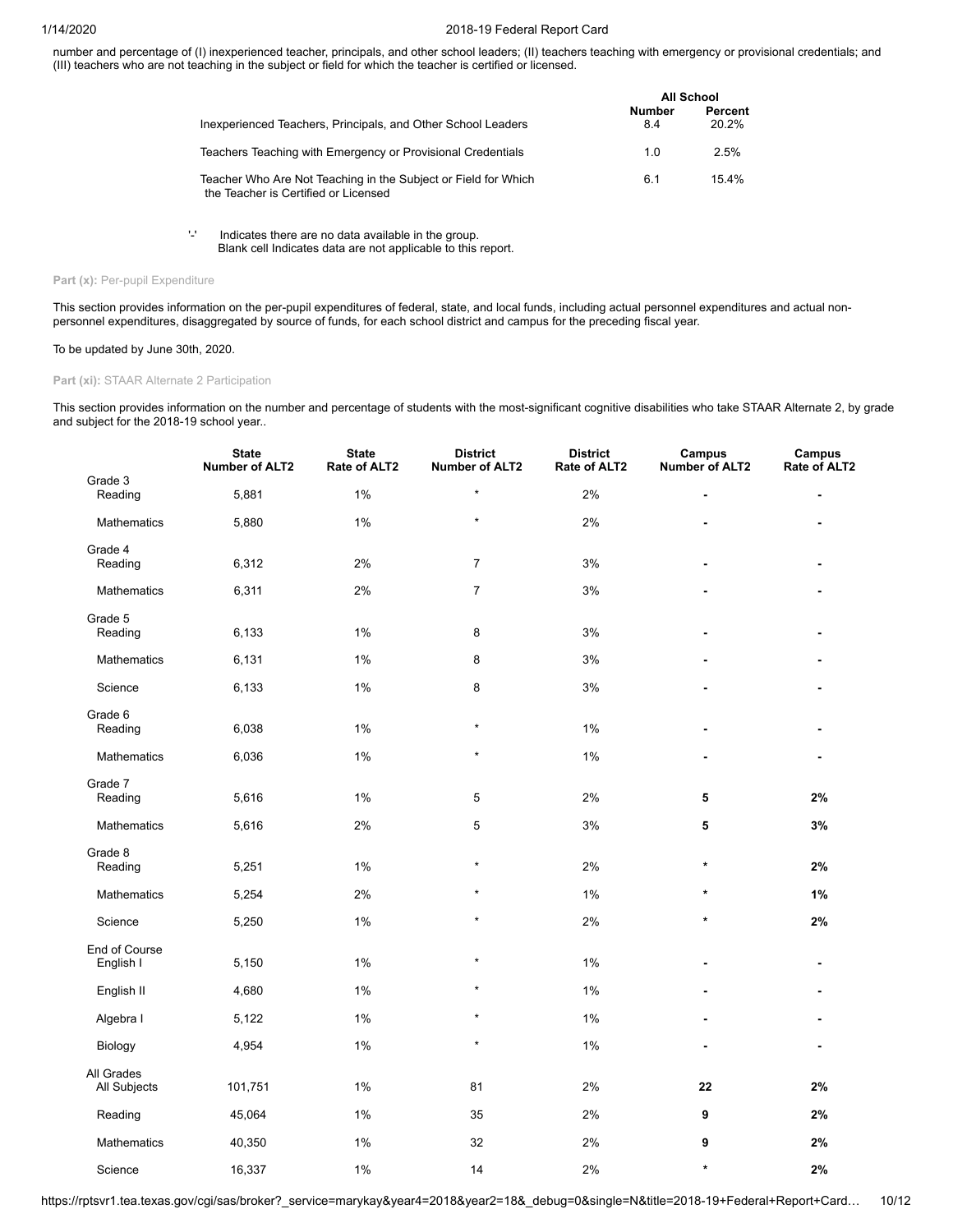| <b>State</b>   | <b>State</b> | <b>District</b> | <b>District</b>     | Campus                | Campus              |
|----------------|--------------|-----------------|---------------------|-----------------------|---------------------|
| Number of ALT2 | Rate of ALT2 | Number of ALT2  | <b>Rate of ALT2</b> | <b>Number of ALT2</b> | <b>Rate of ALT2</b> |

'\*' Indicates results are masked due to small numbers to protect student confidentiality.

Indicates zero observations reported for this group.

Part (xii): Statewide National Assessment of Educational Progress (NAEP)

This section provides results on the state academic assessments in reading and mathematics in grades 4 and 8 of the 2019 National Assessment of Educational Progress, compared to the national average of such results.

## **State Level: 2019 Percentages at NAEP Achievement Levels**

|         |                    |                                   |                   |                |               |                     |               | % At or Above     |                |                  |
|---------|--------------------|-----------------------------------|-------------------|----------------|---------------|---------------------|---------------|-------------------|----------------|------------------|
|         |                    |                                   |                   | % Below Basic  |               | % At or Above Basic |               | <b>Proficient</b> |                | % At Advanced    |
| Grade   | Subject            | <b>Student Group</b>              | TX                | US             | <b>TX</b>     | US                  | ТX            | US                | <b>TX</b>      | US               |
| Grade 4 | Reading            | Overall                           | 39                | 34             | 61            | 66                  | 30            | 35                | 7              | 9                |
|         |                    | <b>Black</b>                      | 52                | 52             | 48            | 48                  | 16            | 18                | 2              | 3                |
|         |                    |                                   | 48                | 45             | 52            | 55                  | 21            | 23                | 3              | $\overline{4}$   |
|         |                    | Hispanic                          |                   |                |               |                     |               |                   |                |                  |
|         |                    | White                             | 22<br>$\star$     | 23             | 78<br>$\star$ | 77                  | 48            | 45                | 12<br>$\star$  | 12               |
|         |                    | American Indian                   |                   | 50             |               | 50                  | $\star$       | 19                |                | 3                |
|         |                    | Asian                             | 11                | 18             | 89            | 82                  | 65            | 57                | 25             | 22               |
|         |                    | Pacific Islander                  | $\pmb{\ast}$      | 42             | $\star$       | 58                  | $\star$       | 25                | $\star$        | $\overline{4}$   |
|         |                    | Two or More Races                 | 26                | 28             | 74            | 72                  | 38            | 40                | 6              | 11               |
|         |                    | <b>Econ Disadv</b>                | 50                | 47             | 50            | 53                  | 19            | 21                | 3              | 3                |
|         |                    | <b>Students with Disabilities</b> | 79                | 73             | 21            | 27                  | 8             | 10                | 1              | $\overline{2}$   |
|         |                    | English Language Learners         | 61                | 65             | 39            | 35                  | 12            | 10                | 2              | $\mathbf{1}$     |
|         |                    |                                   |                   |                |               |                     |               |                   |                |                  |
|         | <b>Mathematics</b> | Overall                           | 16                | 19             | 84            | 81                  | 44            | 41                | 9              | 9                |
|         |                    | <b>Black</b>                      | 24                | 35             | 76            | 65                  | 32            | 20                | 3              | $\overline{c}$   |
|         |                    | Hispanic                          | 19                | 27             | 81            | 73                  | 35            | 28                | 4              | 3                |
|         |                    | White                             | 8                 | 11             | 92            | 89                  | 59            | 52                | 16             | 12               |
|         |                    | American Indian                   | $\pmb{\ast}$      | 33             | $\star$       | 67                  | $\star$       | 24                | $\star$        | 4                |
|         |                    |                                   |                   | $\overline{7}$ |               | 93                  |               | 69                |                |                  |
|         |                    | Asian                             | 4<br>$\pmb{\ast}$ |                | 96<br>$\star$ |                     | 82<br>$\star$ |                   | 45<br>$\star$  | 28               |
|         |                    | Pacific Islander                  |                   | 36             |               | 64                  |               | 28                |                | 6                |
|         |                    | Two or More Races                 | 9                 | 16             | 91            | 84                  | 51            | 44                | 9              | 10               |
|         |                    | Econ Disadv                       | 21                | 29             | 79            | 71                  | 32            | 26                | 3              | 3                |
|         |                    | <b>Students with Disabilities</b> | 55                | 54             | 45            | 46                  | 13            | 14                | 1              | $\overline{c}$   |
|         |                    | English Language Learners         | 24                | 41             | 76            | 59                  | 29            | 16                | 2              | $\mathbf{1}$     |
| Grade 8 | Reading            | Overall                           | 33                | 27             | 67            | 73                  | 25            | 34                | $\overline{2}$ | 4                |
|         |                    | <b>Black</b>                      | 53                | 46             | 47            | 54                  | 41            | 15                | n/a            | 1                |
|         |                    | Hispanic                          | 38                | 37             | 62            | 63                  | 19            | 22                | 1              | $\boldsymbol{2}$ |
|         |                    | White                             | 20                | 18             | 80            | 82                  | 35            | 42                | 3              | 5                |
|         |                    |                                   | $\star$           |                | $\star$       |                     | $\star$       |                   | $\star$        |                  |
|         |                    | American Indian                   |                   | 41             |               | 59                  |               | 19                |                | 1                |
|         |                    | Asian                             | 8                 | 13             | 92            | 87                  | 59            | 57                | 11             | 13               |
|         |                    | Pacific Islander                  | $\star$           | 37             | $\star$       | 63                  | $\star$       | 25                | $\star$        | $\overline{c}$   |
|         |                    | Two or More Races                 | 26                | 24             | 74            | 76                  | 25            | 37                | $\mathbf{1}$   | 5                |
|         |                    | Econ Disadv                       | 43                | 40             | 57            | 60                  | 15            | 20                | n/a            | $\mathbf{1}$     |
|         |                    | <b>Students with Disabilities</b> | 81                | 68             | 19            | 32                  | 3             | $\overline{7}$    | n/a            | n/a              |
|         |                    | English Language Learners         | 66                | 72             | 34            | 28                  | 4             | 4                 | n/a            | n/a              |
|         | <b>Mathematics</b> | Overall                           | 32                | 31             | 68            | 69                  | 30            | 34                | $\overline{7}$ | 10               |
|         |                    | <b>Black</b>                      | 48                | 53             | 52            | 47                  | 16            | 14                | 2              | $\overline{c}$   |
|         |                    |                                   | 37                | 43             | 63            | 57                  | 21            | 20                | 3              | 4                |
|         |                    | Hispanic                          |                   |                |               |                     |               |                   |                |                  |
|         |                    | White                             | 20<br>$\star$     | 20             | 80<br>$\star$ | 80                  | 44<br>$\star$ | 44                | 13<br>$\star$  | 13               |
|         |                    | American Indian                   |                   | 49             |               | 51                  |               | 15                |                | 3                |
|         |                    | Asian                             | 10                | 12             | 90            | 88                  | 71            | 64                | 36             | 33               |
|         |                    | Pacific Islander                  | $\star$           | 45             | $\star$       | 55                  | $\star$       | 21                | $\star$        | 4                |
|         |                    | Two or More Races                 | 25                | 27             | 75            | 73                  | 41            | 38                | 11             | 12               |
|         |                    | Econ Disadv                       | 41                | 46             | 59            | 54                  | 19            | 18                | 2              | 3                |
|         |                    | Students with Disabilities        | 73                | 73             | 27            | 27                  | 5             | 6                 | 1              | $\overline{2}$   |
|         |                    | English Language Learners         | 60                | 72             | 40            | 28                  | 8             | 5                 | 1              | 1                |
|         |                    |                                   |                   |                |               |                     |               |                   |                |                  |

**State Level: 2019 NAEP Participation Rates for Students with Disabilities and Limited English Proficient Students**

| Grade   | <b>Subject</b>     | <b>Student Group</b>              | Rate |
|---------|--------------------|-----------------------------------|------|
| Grade 4 | Reading            | <b>Students with Disabilities</b> | 77%  |
|         |                    | <b>English Learners</b>           | 94%  |
|         | <b>Mathematics</b> | <b>Students with Disabilities</b> | 79%  |
|         |                    | <b>English Learners</b>           | 97%  |
| Grade 8 | Reading            | <b>Students with Disabilities</b> | 83%  |
|         |                    | <b>English Learners</b>           | 96%  |
|         | Mathematics        | <b>Students with Disabilities</b> | 88%  |
|         |                    | <b>English Learners</b>           | 97%  |

'\*' Indicates reporting standards not met.

'n/a' Indicates data reporting is not applicable for this group.